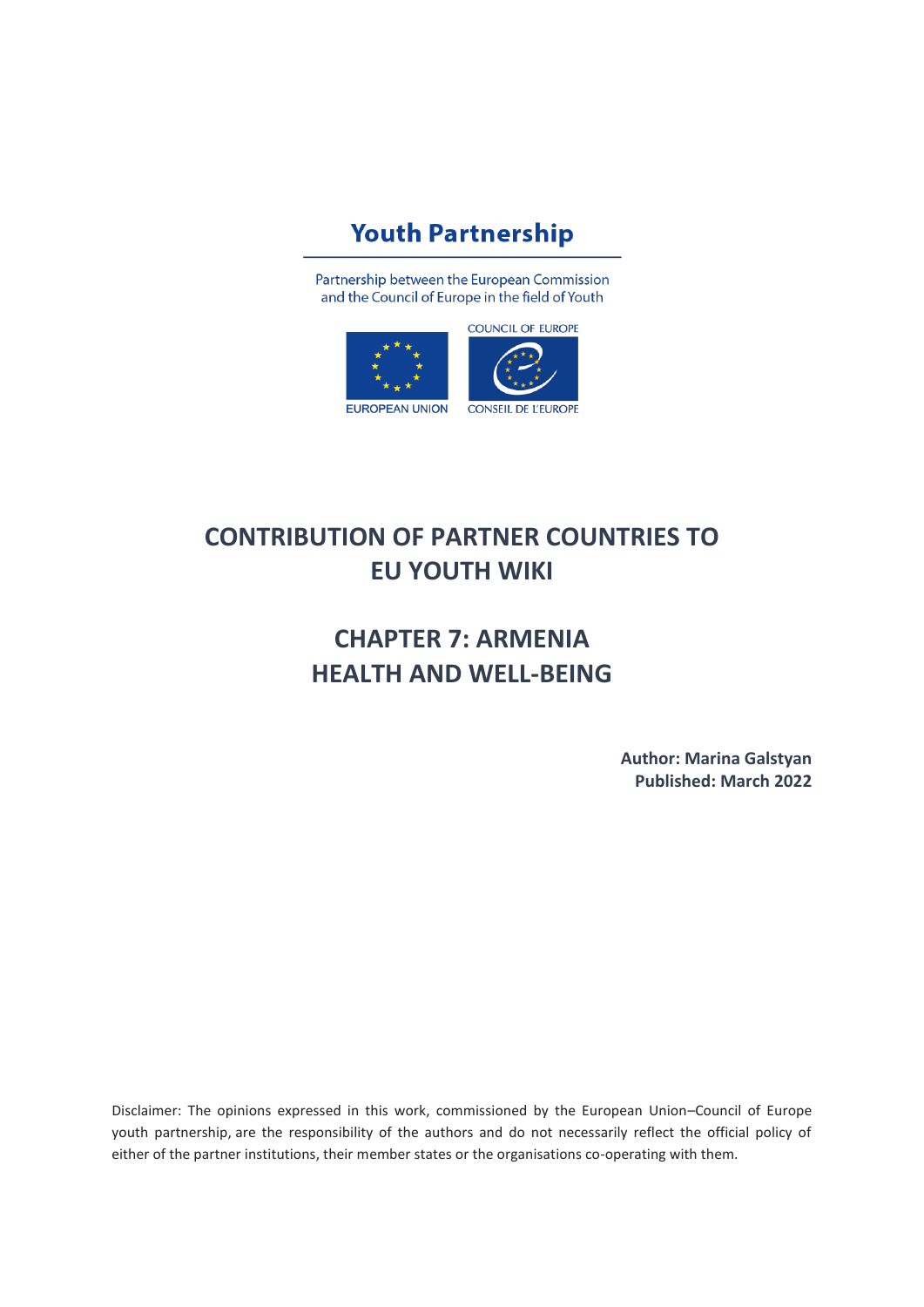## Contents

| 7.6. Mechanisms of early detection and signposting of young people facing health risks  13 |  |
|--------------------------------------------------------------------------------------------|--|
|                                                                                            |  |
|                                                                                            |  |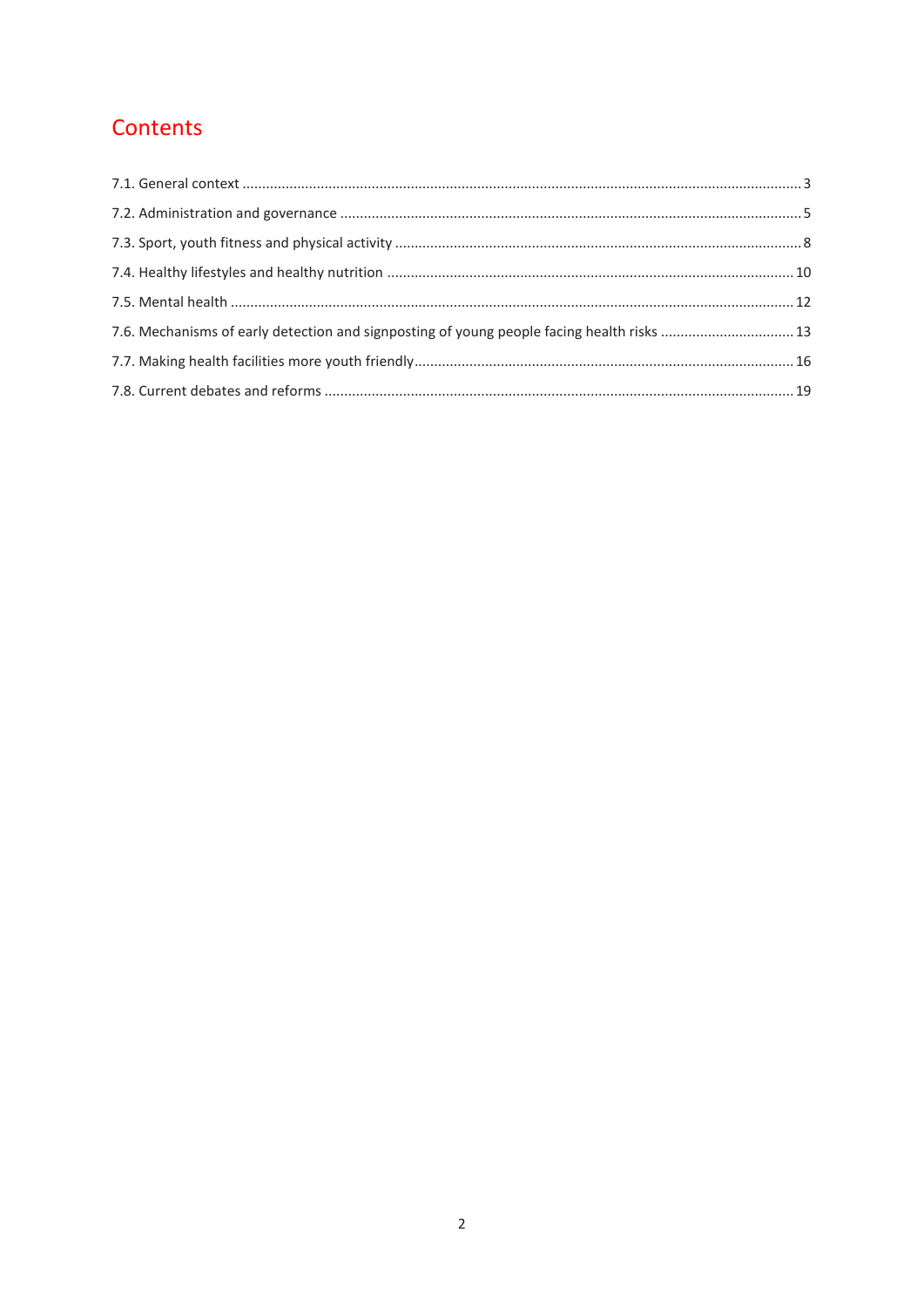#### <span id="page-2-0"></span>**7.1. General context**

#### **Main trends in the health conditions of young people**

According to the Republic of Armenia (RA) Government's Promotion of Healthy Lifestyle [Strategic Plan,](https://www.e-gov.am/u_files/file/decrees/arc_voroshum/2104/11/50-4_1ardz.pdf) current lifestyle and behaviours result in over 25% of the overall burden of diseases. The main risk factors increasing the likelihood of developing diseases (cardiovascular diseases, tumours, external causes of death, respiratory and digestive system diseases) that will cause higher rates of death, illnesses and disabilities are all associated with lifestyle and harmful behavioural habits. 1

According to the Armenian National Institute of Health, the most widespread risk factors within the 15+ age group of the Republic's population are as follows: daily use of cigarettes – 24% of the entire population (male – 50%, female – 2.3%); overweight and obesity – 49%; lack of physical activity – 17.5%; excessive use of alcohol – 8.2% (15%) prevalence among male population).<sup>2</sup>

According to the Health Behaviour in School-aged Children (HBSC) study, 20% of the 17-year-olds surveyed admitted to occasional smoking, and 11% to regular smoking. Around 26% of boys smoke on a regular basis, while 8% of girls have tried smoking, but only 2% smoke on a regular basis.<sup>3</sup>

According to the research results of HBSC, the use of preventive health care services by adolescents is quite low. Around 43% of rural residents and 16% of urban residents have never visited their paediatrician or family doctor; 9% of 17-year-old Yerevan residents and 21% of the same age rural residents have never visited a dentist. In terms of rate of use of preventive health care services, the difference between girls and boys is insignificant.<sup>4</sup> Only 20% of young women and 13% of young men have comprehensive knowledge about HIV/AIDS. Comprehensive knowledge about HIV/AIDS increases with the age of the respondent. It does not vary between respondents who have been married and those who have never been married. Urban youth are more likely than those in rural areas to have comprehensive knowledge about HIV/AIDS. The proportion of young women and men with comprehensive knowledge about HIV increases dramatically as educational level increases. 5

The study conducted by the UN Population Fund (UNFPA) indicates a controversial attitude of young people towards sexuality, sexual and reproductive health. On the one hand, regardless of how well-meaning women are and of whatever arguments and reasons they may advance, well over 80% of the surveyed respondents effectively deny women the right of control over their own bodies and sexuality and force them to conform to the norms

<sup>1.</sup> RA Government's Promotion of Healthy Lifestyle strategic plan, Aroghj aprelakerpi xtanman razmavarakan tsragir, available at [www.e-gov.am/u\\_files/file/decrees/arc\\_voroshum/2104/11/50-4\\_1ardz.pdf,](../../../../AppData/Local/Microsoft/Windows/INetCache/Content.Outlook/9IFE9BPP/www.e-gov.am/u_files/file/decrees/arc_voroshum/2104/11/50-4_1ardz.pdf) accessed 29 October 2021.

<sup>2</sup>. Armenia's Demographic and Health Research, 2015-2016, available at [https://dhsprogram.com/pubs/pdf/FR325/FR325.pdf,](https://dhsprogram.com/pubs/pdf/FR325/FR325.pdf) accessed 29 October 2021.

<sup>3.</sup> Health Behaviour in School-aged Children, available at [https://iite.unesco.org/wp](https://iite.unesco.org/wp-content/uploads/2020/01/Armenian-HBSC-2018-Arm.pdf)[content/uploads/2020/01/Armenian-HBSC-2018-Arm.pdf.](https://iite.unesco.org/wp-content/uploads/2020/01/Armenian-HBSC-2018-Arm.pdf) 4. Ibid.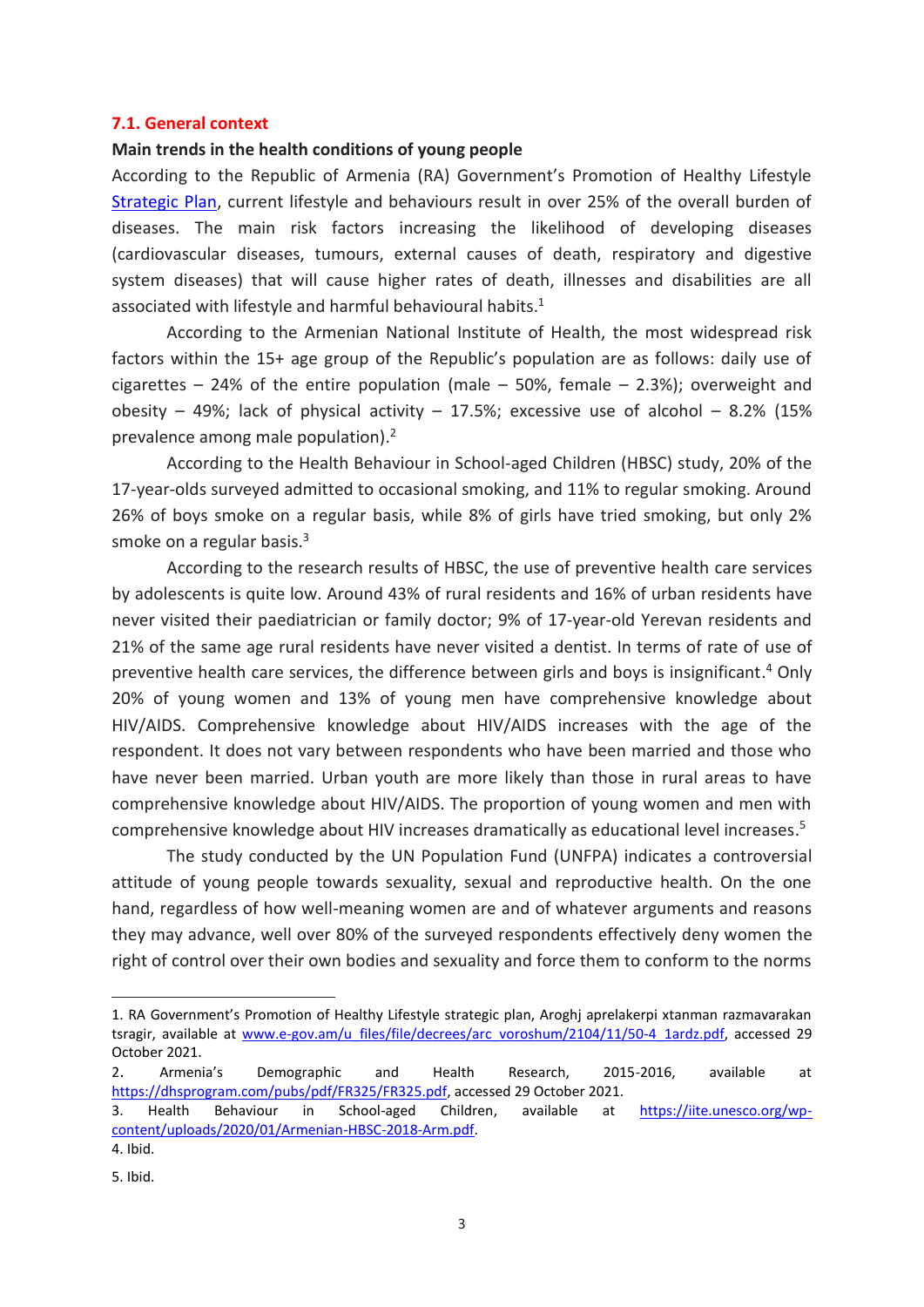and standards imposed by the resurgent patriarchal mentality. One the other hand, on the whole, younger respondents (aged 18-24) are less susceptible to stereotypes regarding sexuality than older respondents. In contrast to male respondents, the proportion of the youngest female respondents agreeing with the statements that reproduce stereotypes is the smallest. 6

According to the STEPS survey,<sup>7</sup> 21% of the Armenian population aged 18-69 is inactive, and does not meet the World Health Organization (WHO) physical activity requirement of at least 150 minutes of average weekly activity. Nearly one-fifth of adults (78%), particularly women (89%), do not engage in high-intensity physical activity. Half of the total physical activity (51%) is related to transport, 44% to work, and 5% to leisure.

According to the HBSC data, the vast majority of adolescents in Armenia do not meet the minimum requirement for physical activity. Only about 30% of adolescents are physically active for at least one hour a day. According to the WHO recommendations, children 5-17 years old and adolescents should do at least 60 minutes of moderate-intensity physical activity daily.

A comparison of the latest available data from the WHO [European Database](https://gateway.euro.who.int/en/datasets/european-health-for-all-database/) (Health for All) by country and region shows that life expectancy at birth in Armenia is higher than the [Commonwealth](http://cis.minsk.by/) of Independent States (CIS) average.

#### **Main concepts**

Preventive health care visits are not a common practice for young people. Educational institutions also disregard this issue. Students are not aware of health care services provided at their educational institutions. Some students mention that their blood pressure would sometimes be checked before physical training classes, but this was not a regular practice. The situation is also alarming at schools and other educational institutions, where medical check-ups are just a formality. Hence, there are serious problems relating to the availability and use of health care services in Armenia. The predominant approach is still reflected in the belief that doctors are there for emergency cases. The integration of the internationally accepted friendly health care model is important for Armenia.<sup>8</sup>

Survey data on self-evaluation of health have shown that men, including young men, are more satisfied with their health than women. At the same time, responses to the

<sup>6.</sup> Men And Gender Equality In Armenia Report on Sociological Survey Findings, United Nations Population Fund Armenia, 2016, available at [https://armenia.unfpa.org/sites/default/files/pub](https://armenia.unfpa.org/sites/default/files/pub-pdf/MEN%20AND%20GENDER%20EQUALITY_Final_0.pdf)[pdf/MEN%20AND%20GENDER%20EQUALITY\\_Final\\_0.pdf,](https://armenia.unfpa.org/sites/default/files/pub-pdf/MEN%20AND%20GENDER%20EQUALITY_Final_0.pdf) accessed 29 October 2021.

<sup>7.</sup> The following topics were included in the survey: tobacco use, alcohol consumption, diet, physical activity, history of raised blood glucose, history of raised blood pressure, and history of raised total cholesterol, history of cardiovascular diseases, lifestyle advice, and cervical cancer screening. Additionally, the following measures were taken: blood pressure, height, weight, waist circumference, hip circumference, heart rate, fasting blood glucose, total cholesterol, HDL cholesterol, urinary sodium and urinary creatinine.

<sup>8.</sup> National Human Development Report 2018/2019, The Right to a future: Youth that transforms Armenia, Armenia, 2019, available at http://hdr.undp.org/sites/default/files/2019 nhdr armenia.pdf, accessed 29 October 2021.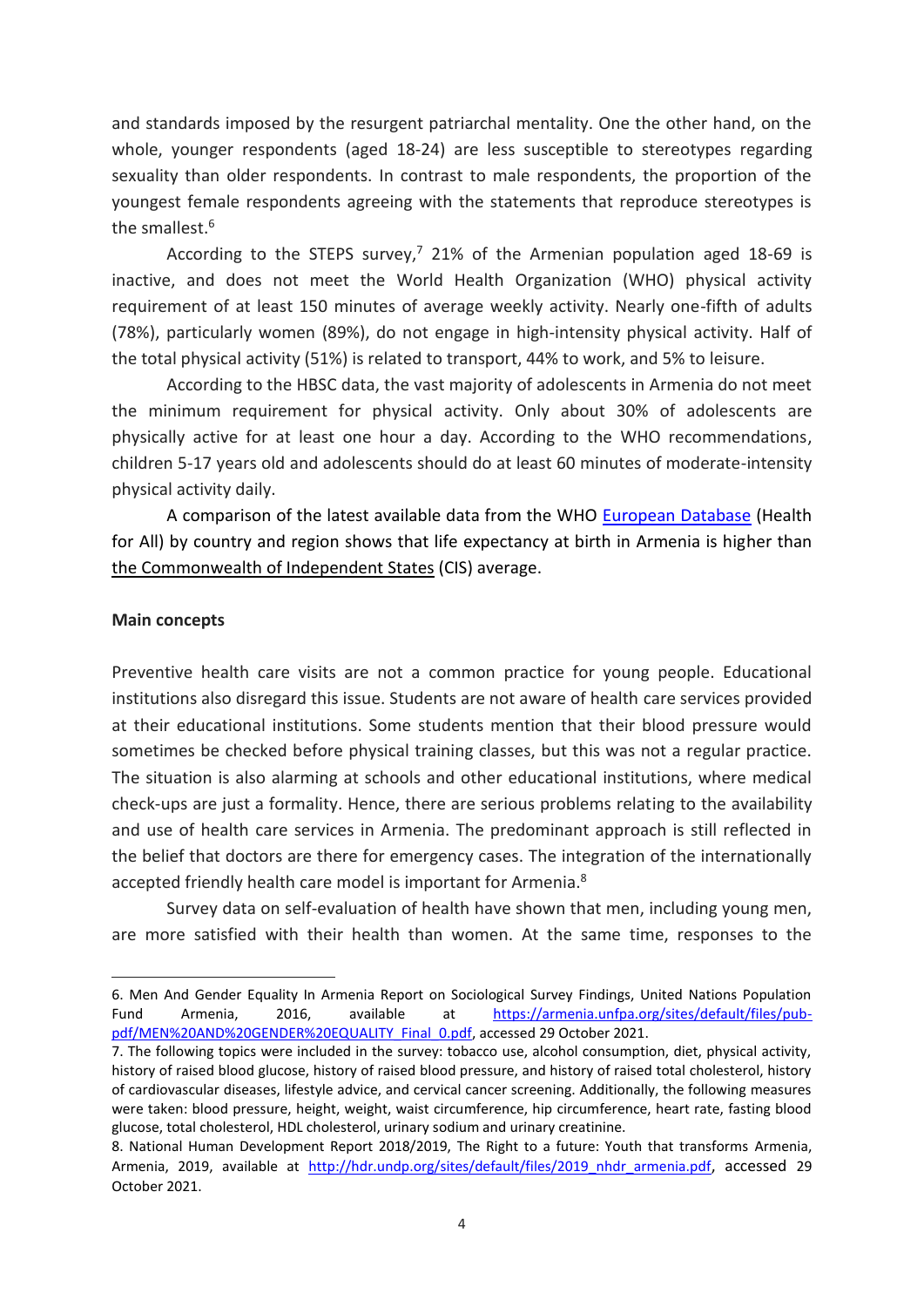questions could be connected with gender views and stereotypes, according to which complaining does not befit men; they should be strong and tough. This type of attitude leads to many problems: men more rarely seek a diagnosis, thus missing the possibility of starting to treat illnesses at their earlier stages, and rarely admit depression.

## <span id="page-4-0"></span>**7.2. Administration and governance**

#### **Governance**

The [Ministry of Health](http://www.moh.am/) of the RA (hereinafter  $-$  MoH) is the executive power body which develops and implements health policy of the Government of Armenia.

The goals of the MoH are:

a) human and public health protection, health improvement, prevention of disease, disability and mortality reduction;

b) the development of government policy and its implementation in the RA;

c) maintenance of maternal and child health care;

d) public health and sanitary epidemiological security of the population;

e) maintenance of employees' health and security.<sup>9</sup>

The [National Institute of Health](http://nih.am/am) implements activities aimed at solving problems arising from the main directions of health care development; scientifically substantiates and develops models of health organisation, management and accounting, and medicaleconomic standards; and prepares drafts of relevant normative documents․

In particular, the Institute implements:

- development of clinical guidelines and manuals;
- development, introduction and control of clinical standards, structural and financial support mechanisms;
- postgraduate continuous trainings to increase the knowledge of doctors, dentists, pharmacists, medical staff, continuous professional development;
- scientific research and monitoring in order to study the health care situation of society;
- recruitment of medical staff and database development of medical staff;
- provision of dental services;
- co-operation with national and international companies;
- scientific-methodological and structural assistance to health authorities;
- publication activity (normative acts, reports on scientific methodology etc.);
- organisation of scientific conferences and seminars to develop health care in the country;

<sup>9.</sup> Prime Minister of the Republic of Armenia Decision, 11 June 2018, N 728-L, To Approve the Charter of the Ministry of Health of the Republic of Armenia, HH varchapeti voroshumy HH aroghjapahutyan naxararutyan kanonadrutyan hastatelu masin, available at [www.moh.am/uploads/728%20Statute.pdf,](../../../../AppData/Local/Microsoft/Windows/INetCache/Content.Outlook/9IFE9BPP/www.moh.am/uploads/728%20Statute.pdf) accessed 2 November 2021.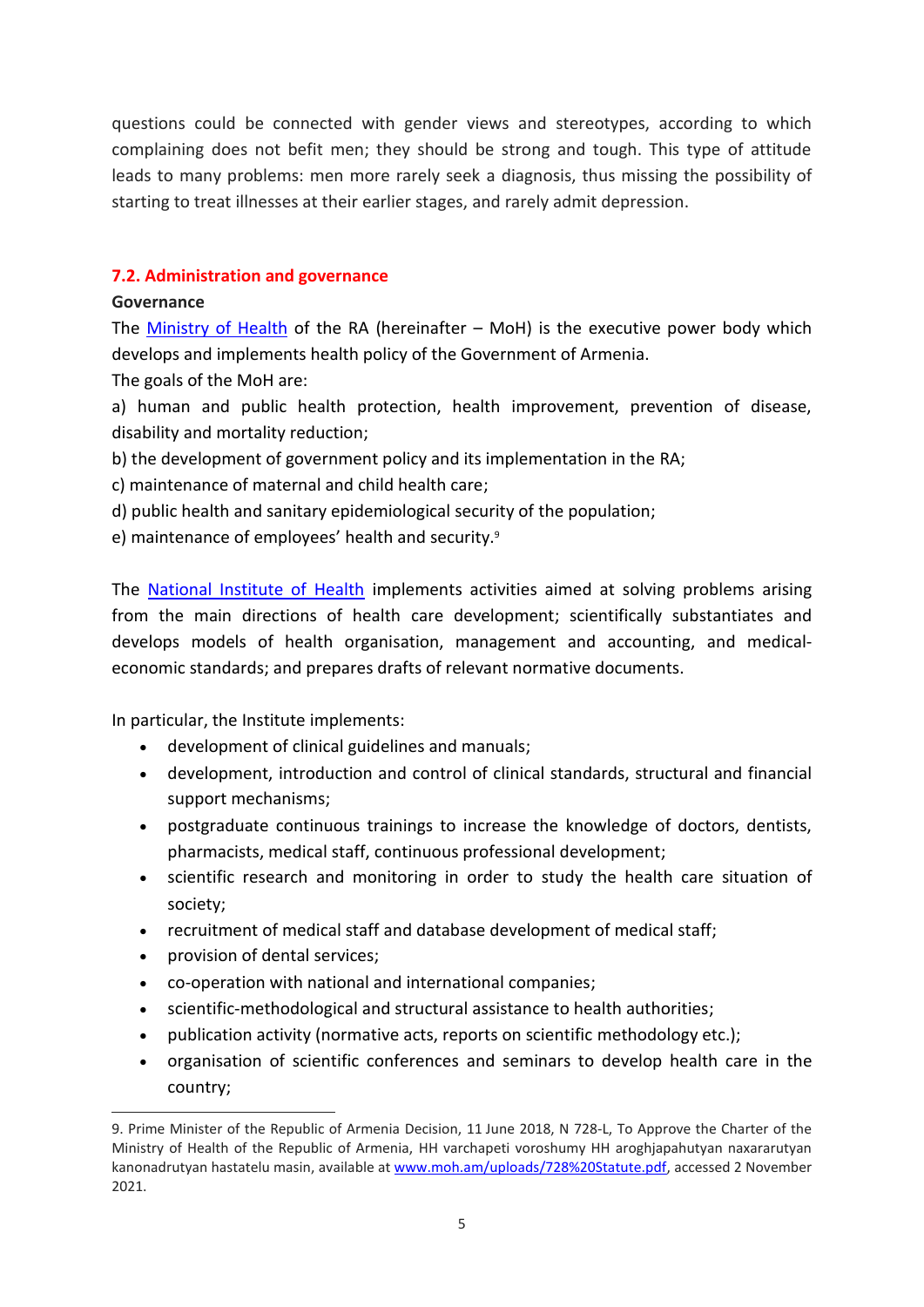- analysis of medical statistics, collection of medical and sanitary information from health care institutions;
- collection and analysis of epidemiological information on drugs.<sup>10</sup>

[The Ministry of Education, Science, Culture and Sport](https://escs.am/am) has the following goals relating to health care:

- creation and development of a modern system of population health and physical education based on science-based policy;
- supporting the increase in the role of physical culture, sports, comprehensive and harmonious development of the individual, strengthening of the population's health, formation of a healthy lifestyle, active rest;
- development of a scientifically substantiated system of physical education of the population and training of athletes. 11

The spheres of activities of the Standing Committee on Health Care at the National Assembly of the RA are:

- health care;
- motherhood;
- childhood;
- the production, import and safety of drugs;
- $\bullet$  sanitary and epidemiological safety and laws regulating those areas.<sup>12</sup>

The Medical Complex "Arabkir" – [Institute of Child and Adolescent Health](https://www.arabkirmc.am/hy/feature/edai) was established in 2003. The mission of the Institute is to promote the development of child and adolescent health. The main directions of activity are:

- collection of information on the health situation of children in Armenia implementation of research and analysis of collected information;
- participation in the development of national policy and regulations;
- development and implementation of professional, educational and investment programmes;
- development of clinical guidelines in the field of child and adolescent health;
- capacity building of medical staff by organising training courses, seminars and lectures;

<sup>10.</sup> The Charter of National Institute of Health, Аroghjapahutyan azgayin institute kanonadrutyuny, available at [www.moh.am/uploads/kanon\\_popox\\_2019.pdf,](../../../../AppData/Local/Microsoft/Windows/INetCache/Content.Outlook/9IFE9BPP/www.moh.am/uploads/kanon_popox_2019.pdf) accessed 2 November 2021.

<sup>11.</sup> The Charter of the Ministry of Education, Science, Culture and Sport of RA, Kanonadrutyun HH krtutyan, gitutyan, mshakuyti yev sporti nakhararutyan, available at [www.arlis.am/DocumentView.aspx?DocID=142270,](../../../../AppData/Local/Microsoft/Windows/INetCache/Content.Outlook/9IFE9BPP/www.arlis.am/DocumentView.aspx%3fDocID=142270) accessed 2 November 2021.

<sup>12.</sup> National Assembly of the Republic of Armenia Permanent health issues COMMISSION WORK 2021, Hayastani Hanrapetut'yan Azgayin zhoghovi arroghjapahut'yan hartseri mshtakan handznazhoghovi 2021 tvakani avalog ashkhatakard, available available at tvakani at at at tvakani at at at at at at at at at at at  $\alpha$ [www.parliament.am/committee\\_docs8/AhH/300821\\_AhH\\_Voroshum\\_Havelvats.pdf.](../../../../AppData/Local/Microsoft/Windows/INetCache/Content.Outlook/9IFE9BPP/www.parliament.am/committee_docs8/AhH/300821_AhH_Voroshum_Havelvats.pdf)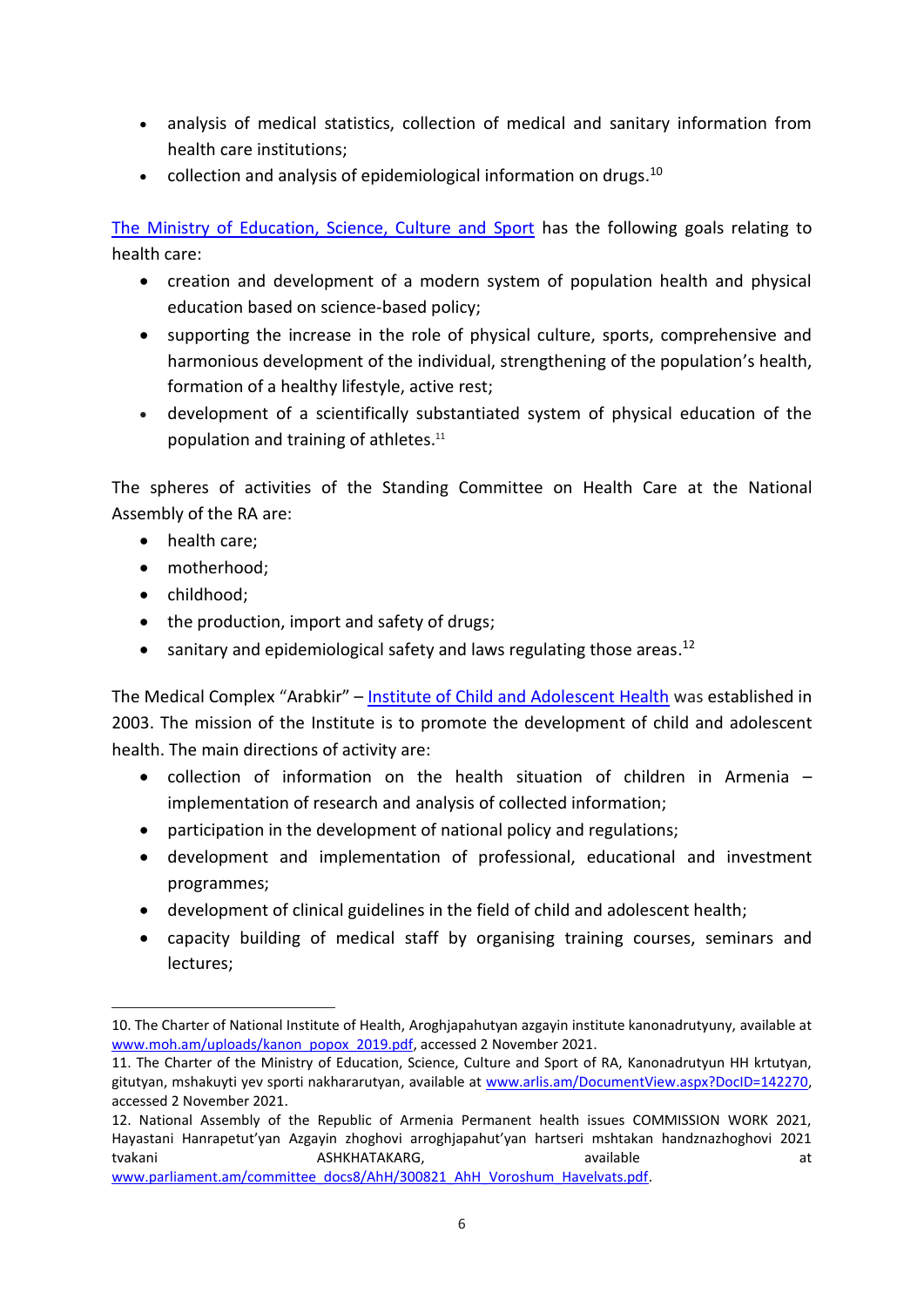- support for measures to protect the rights of children;
- implementation of works aimed at promoting a healthy lifestyle;
- improving access to and quality of the health care services provided in a youthfriendly environment;
- assistance in the development of services aimed at improving the early detection and management of chronic diseases in children;
- organising visits of mobile medical teams to different regions of Armenia to provide specialised medical care.<sup>13</sup>

## **Cross-sectoral co-operation**

The purpose of the Regulation on Cross-sectoral Social Co-operation in Armenia is to identify individuals (families) in need of social assistance, to develop and implement individual social programmes, and to ensure ongoing monitoring. The problematic cases to be taken into account in frames of the cross-sectoral cooperation are related the issues of drop out from primary health care services; provision of professional help for persons with mental health problems. 14

The Ministry of Health works in co-operation with a number of ministries:

- co-operation with the Ministry of Economics and the Ministry of Education, Science, Culture and Sport is aimed at strengthening institutional capacity to prevent noncommunicable diseases;
- co-operation with the Ministry of Economics, the Ministry of Education, Science, Culture and Sport, the [Ministry of Environment](https://www.gov.am/en/structure/274/) and the Ministry of Labour and Social Affairs is aimed at raising awareness of the impact of risk factors for noncommunicable diseases;
- the goal of co-operation with the Ministry of Education, Science, Culture and Sport, the [Ministry of Environment](https://www.gov.am/en/structure/274/) and the Ministry of Labour and Social Affairs is implementation of complex measures aimed at a healthy lifestyle of children;
- co-operation with the Ministry of Education, Science, Culture and Sport, the [Ministry](https://www.gov.am/en/structure/274/)  [of Environment,](https://www.gov.am/en/structure/274/) the Ministry of Labour and Social Affairs and the [Ministry of](https://www.gov.am/en/structure/276/)  [Territorial Administration and Infrastructure](https://www.gov.am/en/structure/276/) is aimed at creating favourable conditions for the promotion of a healthy lifestyle. 15

<sup>13.</sup> The Statute of Institute of Child and Adolescent Health, available at [www.arabkirmc.am/files/60d5bd8ec19e2.pdf,](../../../../AppData/Local/Microsoft/Windows/INetCache/Content.Outlook/9IFE9BPP/www.arabkirmc.am/files/60d5bd8ec19e2.pdf) accessed 11 November 2021.

<sup>14.</sup> Government of the Republic of Armenia Decision 10 September 2015 N 1044-N On the Establishment of the Cross-sectoral Social Co-operation Regulation, Hayastani Hanrapetutyan karravarutyun voroshum 10 septemberi 2015 tvakani n 1044-n mijgerateschakan sotsialakan hamagortsaktsutyan kanonakargy sahmanelu masin, available at [www.irtek.am/views/act.aspx?aid=82045,](../../../../AppData/Local/Microsoft/Windows/INetCache/Content.Outlook/9IFE9BPP/www.irtek.am/views/act.aspx%3faid=82045) accessed 2 November 2021.

<sup>15.</sup> RA Government's Promotion of Healthy Lifestyle strategic plan, Aroghj aprelakerpi xtanman razmavarakan tsragir, available at [www.moh.am/uploads/827.1.pdf,](../../../../AppData/Local/Microsoft/Windows/INetCache/Content.Outlook/9IFE9BPP/www.moh.am/uploads/827.1.pdf) accessed 3 November 2021.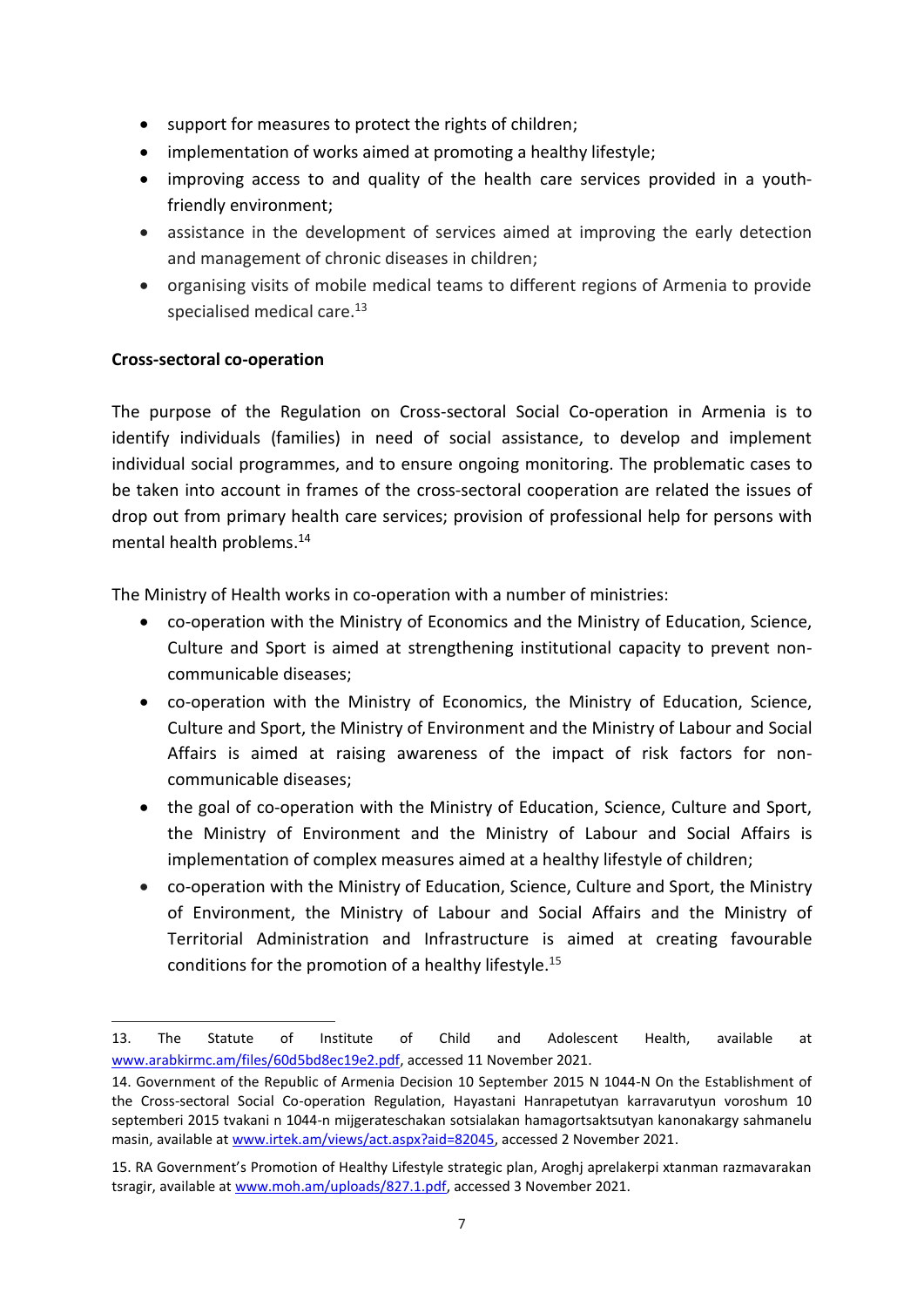## <span id="page-7-0"></span>**7.3. Sport, youth fitness and physical activity**

## **National strategy(ies)**

The government approved a National Programme for Mass Dissemination of Physical Culture and Sports in 2017. 16

The key objectives of the programme are:

- ensuring the popularisation of physical culture and sports among the population of the RA;
- increasing the level of physical fitness among the population of the RA;
- enhancing the necessary state of health and working capacity among the population of the RA, ensuring the necessary readiness and physical training for the defence of the homeland;
- promoting the demand of the population of the RA to consciously engage in physical culture and sports, to lead a healthy lifestyle, to engage in physical culture and sports in different age groups of the population;
- ensuring the mastery of the methods, means and training of independent physical training methods in the society.

The programme consists of 10 levels, including the following age groups:

- 1) First level, 6-9 years old;
- 2) Second level, 10-11 years old;
- 3) Third level, 12-13 years old;
- 4) Fourth level, 14-15 years old;
- 5) Fifth level, 16-17 years old;
- 6) Sixth level, 18-29 years old;
- 7) Seventh level, 30-39 years old;
- 8) Eighth level, 40-49 years old;
- 9) Ninth level, 50-59 years old;
- 10) Tenth level, 60 years old and over.

The implementation of the National Programme is under the direct responsibility of the Ministry of Education, Science, Culture and Sport. The programme has been fully operating since 2020.

#### **Promoting and supporting sport and physical activity among young people**

<sup>16.</sup> National Programme for Mass Dissemination of Physical Culture and Sports, Fizikakan kulturayi yev sporti massayakan taratsman azgayin tsragir, available at [https://escs.am/files/files/2019-08-](https://escs.am/files/files/2019-08-07/55ce818a43829e73507ac1580fa01fd6.pdf) [07/55ce818a43829e73507ac1580fa01fd6.pdf,](https://escs.am/files/files/2019-08-07/55ce818a43829e73507ac1580fa01fd6.pdf) accessed 3 November 2021.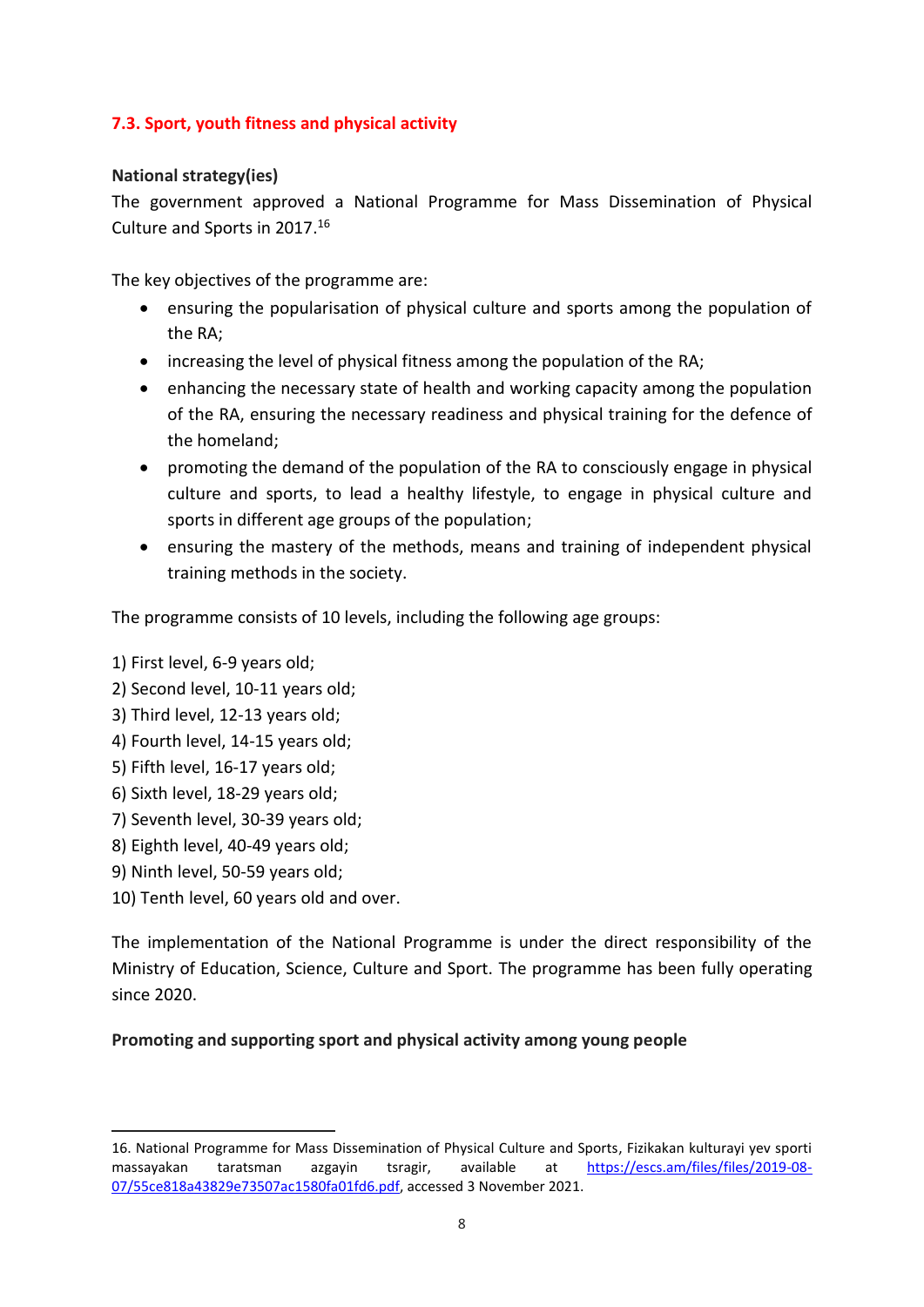The government approved an Annual Programme for Development of Physical Culture and Sport in 2021. 17

The main objectives of the programme are:

1) development and implementation of a legal-economic mechanism to ensure the social priority of the development of physical culture and sports;

2) creation of conditions for the increase and development of the effectiveness of the physical education system for the population;

3) increasing the level of the population's health, physical development and physical fitness; 4) ensuring the effective preparation and participation of athletes, national teams in sports, participation in the Olympic and Paralympic Games, World and European Championships and other major international tournaments;

5) improving the personnel training system, development of material and technical base of physical culture and sports;

6) expansion of international relations in the field of physical culture and sports;

7) improving the management system for development of the sector.

The implementation of the Annual Programme is under the direct responsibility of the Ministry of Education, Science, Culture and Sport. The main source of funding is the state budget of the RA.

## **Physical education in schools**

The main goal of the "Physical Culture" mandatory educational subject for grades 1-12 in secondary schools in Armenia is to create a healthy, well-developed, ready-for-workactivity, self-confident, emergency-oriented and proactive citizen with a healthy and safe lifestyle.

Types of educational activities:

- transfer of theoretical knowledge about physical education through conversation, narration, explanation of educational material and instructions;
- demonstration of exercises, presentation of posters and films; group exercises,
- implementation of independent and collaborative work with the help of new technologies and computer programmes;
- compulsory training groups, which are chosen by the students but may not be attended by children who are already attending sports clubs.

<sup>17.</sup> Annual Programme for Development of Physical Culture and Sports, Fizikakan kulturayi yev sporti zargatsman 2021 tvakani tarekan tsragir, available at [www.arlis.am/DocumentView.aspx?docID=146410,](../../../../AppData/Local/Microsoft/Windows/INetCache/Content.Outlook/9IFE9BPP/www.arlis.am/DocumentView.aspx%3fdocID=146410) accessed 3 November 2021.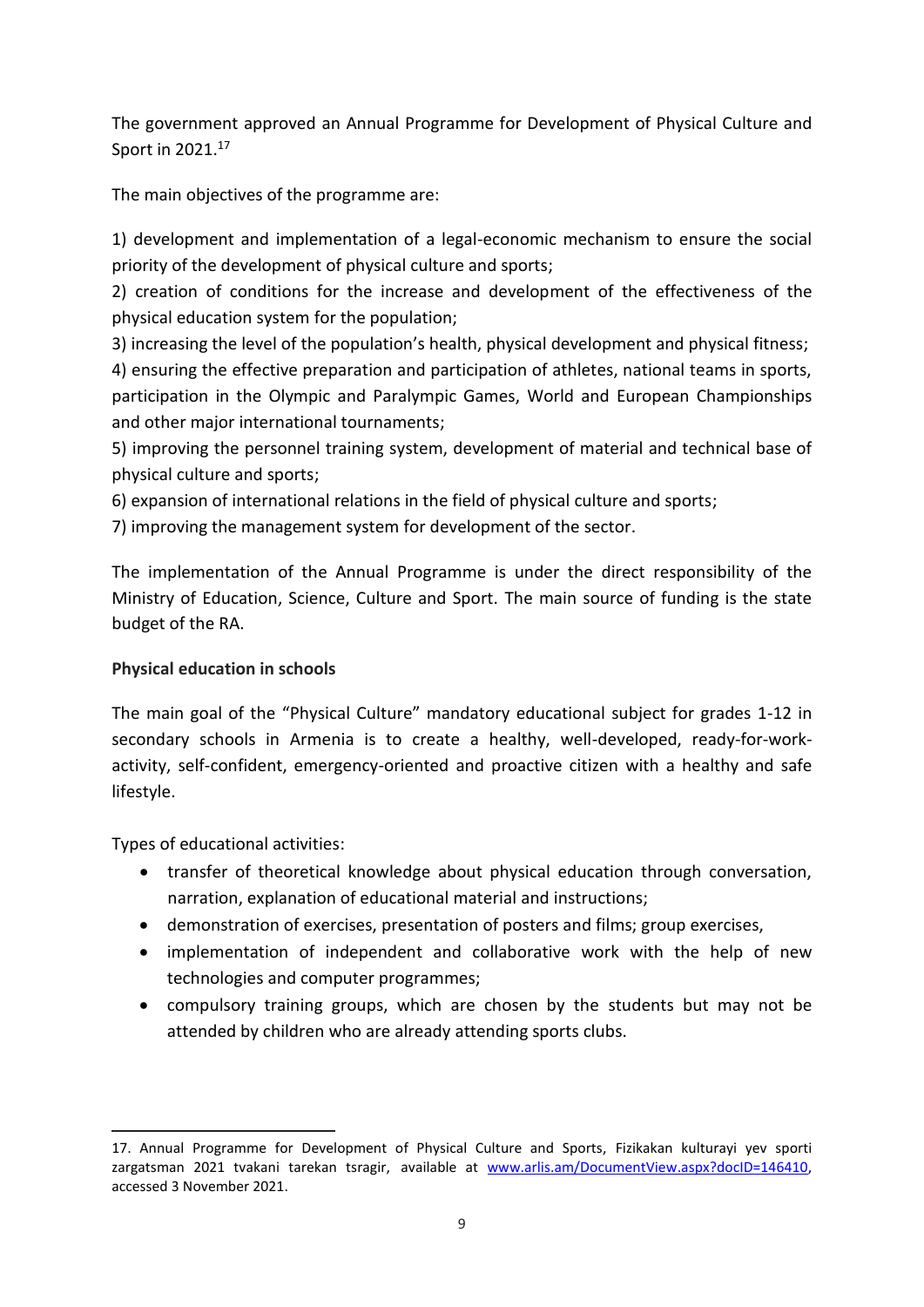[The Republican Sports Federation of School-aged Children](http://www.dprocakansport.am/#about) was established in 2006. In 2011, the federation became a full member of the International School Sport Federation. It helps to form teams according to sports in general education schools. The federation includes young athletes in the Olympic movement and prepares them for major international startups through various events. The winners of the Republican Championship get a chance to take part in the World School Championship organised by the International School Sport Federation. The schoolchildren of Armenia have already taken part in International Gymnasiade.

#### **Collaboration and partnerships**

Several components on physical activity are incorporated into the National Healthy Lifestyle Strategy. Guidelines on physical activity do not exist, but there are standards for sports schools. In addition, youth-focused NGOs have launched multi-sectoral initiatives and ad hoc community actions to promote physical activity.<sup>18</sup>

## <span id="page-9-0"></span>**7.4. Healthy lifestyles and healthy nutrition**

#### **National strategy(ies)**

The Government of the RA approved the Promotion of Healthy Lifestyle Strategic Programme in 2014. 19

The goal of the programme is to develop and introduce legislative, structural mechanisms aimed at promoting a healthy lifestyle, will improve mental health, and reduce trauma.

Monitoring of the strategic programme is carried out by the Ministry of Health of the RA and stakeholder agencies. The monitoring of the programme is carried out through administrative statistical reports with defined information flows, as well as the results obtained during special studies. In particular, it is planned to collect information on the dynamics of indicators using the annual national report [Assessment of the activity of the](http://nih.am/am/publications/report_yearbook_guide/1)  health [care system of Armenia,](http://nih.am/am/publications/report_yearbook_guide/1) regular surveys on tobacco use among adolescents, demographic and health studies, and other tools.

Promoting a healthy lifestyle among young people is also regulated by the state youth policy concept.

**<sup>18</sup>**. Technical report on the self-assessment of essential public health operations in the Republic of Armenia (2018), and the contract of the contract of the contract of the contract of the contract of the contract of the contract of the contract of the contract of the contract of the contract of the contract of the contract of th

www.euro.who.int/ data/assets/pdf\_file/0009/368640/Technical\_report\_public\_health\_operations\_in\_Rep [ublic-of-Armenia.pdf,](../../../../AppData/Local/Microsoft/Windows/INetCache/Content.Outlook/9IFE9BPP/www.euro.who.int/__data/assets/pdf_file/0009/368640/Technical_report_public_health_operations_in_Republic-of-Armenia.pdf) accessed 1 December 2021.

<sup>19</sup>. RA Government's Promotion of Healthy Lifestyle strategic plan, Aroghj aprelakerpi xtanman razmavarakan tsragir, available at www.e-gov.am/u files/file/decrees/arc\_voroshum/2104/11/50-4\_1ardz.pdf, accessed 1 December 2021.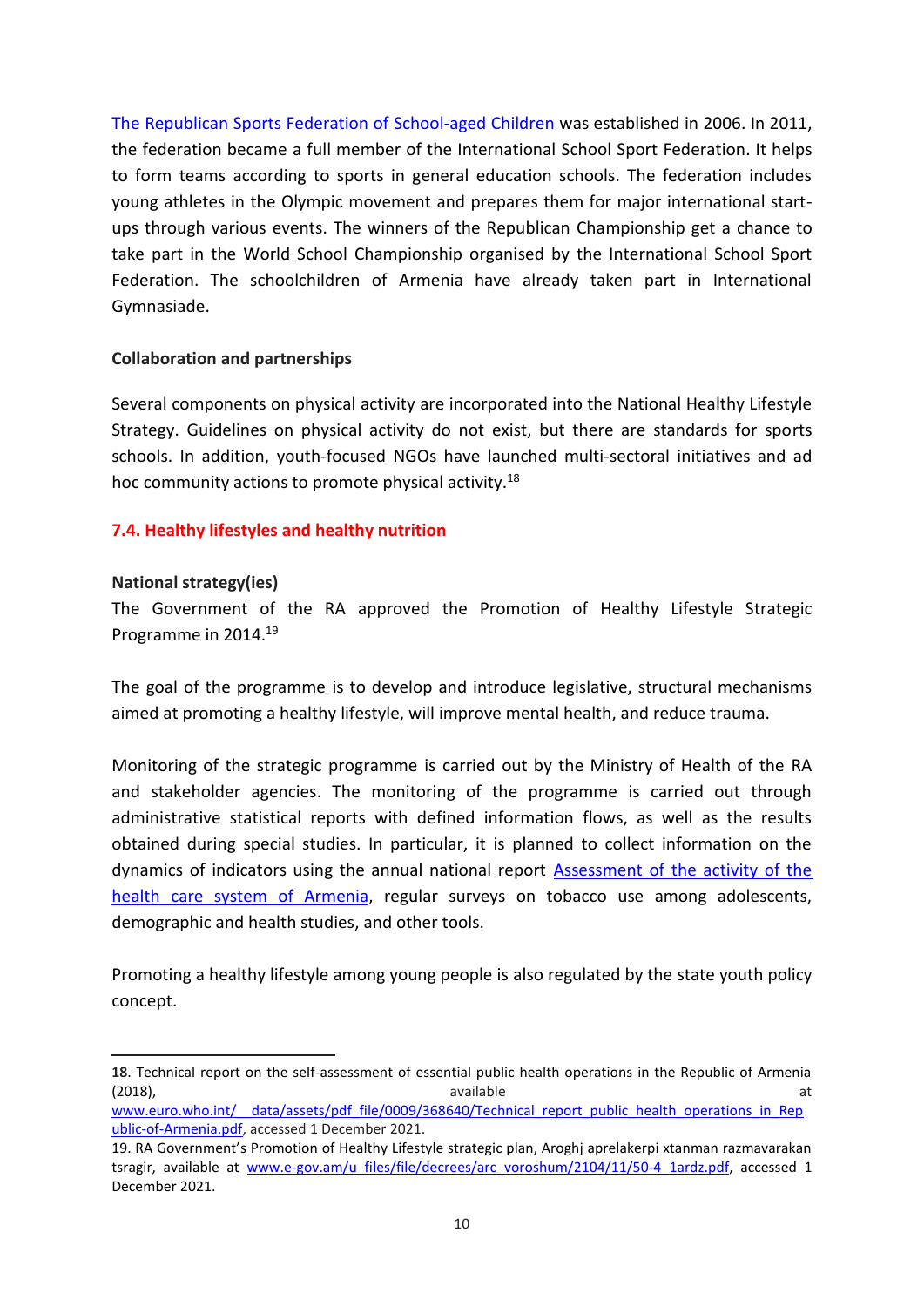- a. A healthy lifestyle not only improves the physical and mental health of an individual, but also contributes to the reinforcement and well-being of society as a whole. Physical activity and sports are considered to be an important component of a healthy lifestyle, not only being a good tool for preserving and strengthening health, but also fostering the formation of a system of universal values and the development of moral-volitional qualities of a personality.
- b. Physical activity and sports are perceived by society as a means for a young person's overall spiritual and physical development, health reinforcement, disease prevention, formation of a healthy lifestyle, and organisation of leisure activities.
- c. It is therefore of particular importance to boost sports and a healthy lifestyle among young people, as well as to create the necessary conditions for the promotion of a healthy lifestyle.
- d. In the context of promotion of a healthy lifestyle, the state highlights the importance of the fight against tobacco use and drug addiction among young people, of taking measures against prevention of HIV/AIDS, tuberculosis and other infectious diseases, as well as shaping safe sexual behaviour among young people.
- e. Reproductive health is an important component of a healthy lifestyle, and the related issues include the lack of sexual education, the prevalence of sexually transmitted diseases, infertility, etc., which are not only health problems but also greatly affect demographic security. It is therefore of particular importance for the state to take comprehensive measures against the above-mentioned problems. 20

## **Encouraging healthy lifestyles and healthy nutrition for young people**

According to an HBSC study data conducted in Armenia in 2018, 70% of adolescents consume sweets several times a day. Vegetables are regularly consumed by adolescents – 43%; fruit – 57%: sweet carbonated drinks – about 30%. Alcohol has been used in 58% of 15 year-old boys and 38% of girls. 21% of 15-year-old boys have ever smoked, and 3% of girls. The results of the survey show that Armenian youth consume too many sweets, almost twice as many as those in other countries in Europe and Central Asia. Almost 50% of teenagers use sweets (i.e. pastries, desserts, confectionery) every day. Sweets are consumed several times a day by 70% of 13-year-old girls, 61% of boys, 68% of 15-year-old girls, 64% of boys, and an average of 51% of 17-year-olds. About 26% of 13-year-old girls and 29% of boys use soft drinks, and 30% of 17-year-olds consume soft drinks every day.

<sup>20.</sup> Extract from the Government Session Protocol, Decision of the Government of the Republic of Armenia N54 of 25 December 2014 on Approving the Youth State Policy Concept of the Republic of Armenia (Hayastani Hanrapetutyan karavarutyan nisti ardzanagrutyunic qaghvacq Hayastni Hanrapetutyan eritasardakan petakan qaghaqakanutyan hayecakargin havanutyun talu masin, 25 dektemberi 2014 tvakani N54), available at [www.arlis.am/DocumentView.aspx?DocID=96116,](../../../../AppData/Local/Microsoft/Windows/INetCache/Content.Outlook/9IFE9BPP/www.arlis.am/DocumentView.aspx%3fDocID=96116) accessed 5 November 2021.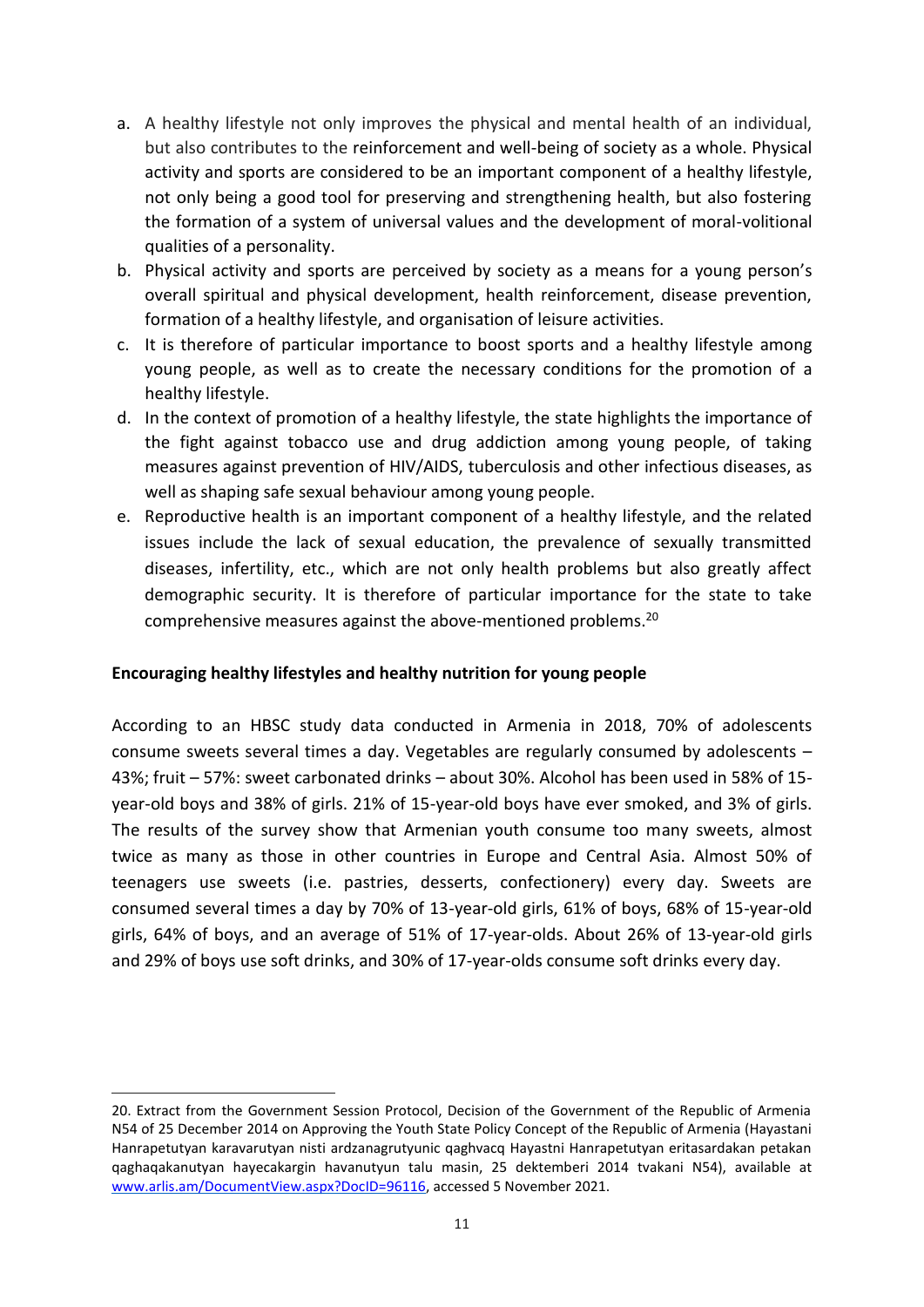To ensure the continuation and development of the Sustainable School Food programme implemented by the Government of the RA and World Food Programme,<sup>21</sup> the **Sustainable** [School Food Foundation](https://escs.am/am/news/4419) was established by the decision of the Government of the RA N 1391-N of 22 December 2016:

1) ensuring the efficiency of a healthy, varied, balanced food supply to learners in educational institutions;

2) contributing to the improvement of the quality of education, health and social protection of learners;

3) promoting the organisation of healthy food in educational institutions, the formation of a healthy lifestyle;

4) promoting local production;

5) involvement of the community, business sector, diaspora organisations and other donors in the organisation of school food and development. 22

## **Health education and healthy lifestyles education in schools**

Learners are receiving knowledge and skills on healthy lifestyle in the framework of the Physical Culture mandatory subject 8-11 grades. The main goal of the Physical Culture mandatory educational subject for grades 1-12 in secondary schools in Armenia is to create a healthy, well-developed, ready-for-work-activity, self-confident, emergency-oriented and proactive citizen with healthy and safe lifestyle. The [course](https://escs.am/files/files/2020-09-04/e2aa206565e5cec3a4302a59f712cf0d.pdf) covers the following topics: healthy eating, bad habits, sexual maturation, reproductive health, HIV/AIDS prevention, sexually transmitted infections, the consequences of unwanted pregnancy and abortion, family planning, stress management, gender roles, sexual violence, trafficking, etc. on the principle of interactive lessons, discussions, and teaching methods based on situational problems and strategies.

## <span id="page-11-0"></span>**7.5. Mental health**

## **National strategy(ies)**

The field of mental health in the RA is mainly regulated by the Law on Mental Health Care and Service, approved in 2004 and adopted in 2020. <sup>23</sup> There is no separate provision in the law regarding the mental health of young people. The 2014-2019 Strategy for Mental Health Care and Improvement in the RA also does not contain a specific provision for young

<sup>21</sup>. "Sustainable School Food" Strategy and Implementation Programme, Kaghvatsk Hayastani Hanrapetutyan karavarutyan nisti ardzanagrutyunits 22 ogostosi 2013 tvakani n 33 8. «Kayun dprotsakan snund» tsragri rrazmavarutyann u dra irakanatsman mijotsarumneri, available at [https://escs.am/files/files/2019-07-](https://escs.am/files/files/2019-07-06/91a37bb7e3adcf19826e8972eedccdac.pdf) [06/91a37bb7e3adcf19826e8972eedccdac.pdf,](https://escs.am/files/files/2019-07-06/91a37bb7e3adcf19826e8972eedccdac.pdf) accessed 3 November 2021.

<sup>22.</sup> Hayastani Hanrapetutyan 2018-2020 tvakanneri petakan mijnazhamket tsakhseri tsragir, Krtutyun yev gitutyun, available at [https://escs.am/am/news/4419,](https://escs.am/am/news/4419) accessed 3 November 2021.

<sup>23.</sup> Law on Mental Health Care and Service, Hogebuzhakan ognutyan yev spasarkman masin Orenky, available at [www.arlis.am/documentview.aspx?docid=144100,](../../../../AppData/Local/Microsoft/Windows/INetCache/Content.Outlook/9IFE9BPP/www.arlis.am/documentview.aspx%3fdocid=144100) accessed 5 November 2021.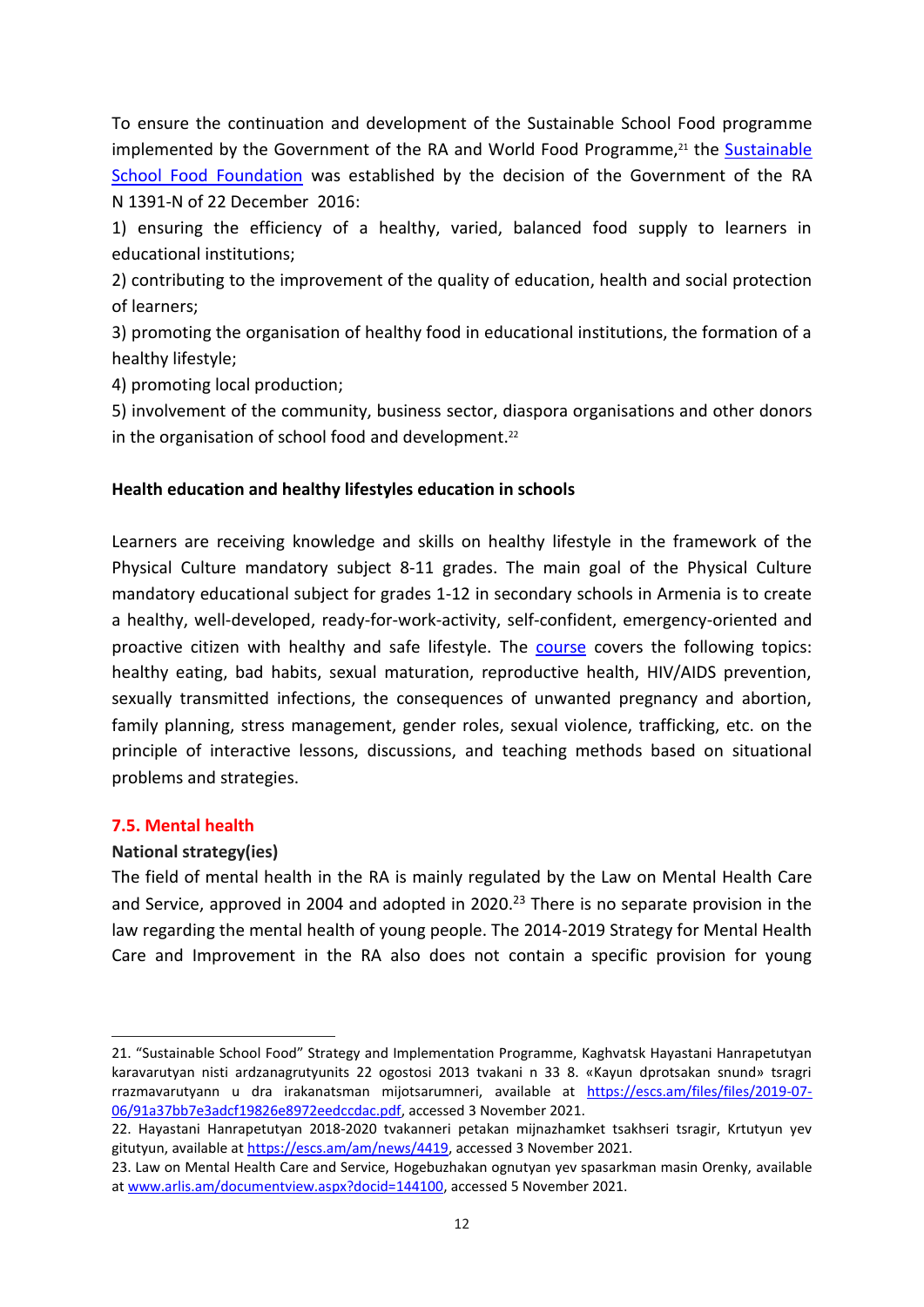people, <sup>24</sup> and the Concept for Mental Care and Alternative Social Services provides employment for young people only.

The mental health is among the other problems faced by the youth mentioned in the Concept of the State Youth Policy of the RA.<sup>25</sup> Mental health is mentioned in the context of a healthy lifestyle; however, at the level of factors, reference is made only to the components of physical health. No official document of the RA has formulated any state policy on youth mental health. The concept of mental health care for children and adolescents is not well developed: many interventions are fragmented and controversial.

#### **Improving the mental health of young people**

Currently the youth programmes are mainly implemented in the following areas: employment, social entrepreneurship, professional orientation, civic-cultural participation, healthy lifestyle. In the meantime, there are few programmes implemented in the field of health and preventive health care. Mental health programmes target soldiers and their families by providing psychotherapy and diagnostic services.

There are also programmes for young people from Artsakh, and women and girls with disabilities. 26

## <span id="page-12-0"></span>**7.6. Mechanisms of early detection and signposting of young people facing health risks**

#### **Policy framework**

The RA Law on Medical Aid and Service of the Population is regulating primary medical care and specialised medical care provision. In 2020, large-scale changes were made in the law:

- 1) legal regulations have been established for the processing and transfer of personal data, in particular medical confidentiality, including provisions providing for liability, respect for the privacy of citizens, inviolability of privacy, and the protection of the confidentiality of personal data;
- 2) a more clearly formulated framework of patients' rights and responsibilities has been established, ensuring that their rights are more effectively exercised;

<sup>24.</sup> The 2014-2019 Strategy for Mental Health Care and Improvement in the Republic of Armenia, Razmavarutyun Hayastani Hanrapetutyunum hogekan arroghjutyan pahpanman yev barelavman 2014-2019 tvakanneri, available at [www.e-gov.am/u\\_files/file/decrees/arc\\_voroshum/2104/04/15-1ardz.pdf,](../../../../AppData/Local/Microsoft/Windows/INetCache/Content.Outlook/9IFE9BPP/www.e-gov.am/u_files/file/decrees/arc_voroshum/2104/04/15-1ardz.pdf) accessed 5 November 2021.

<sup>25.</sup> Extract from the Government Session Protocol, Decision of the Government of the Republic of Armenia N54 of 25 December 2014 on Approving the Youth State Policy Concept of the Republic of Armenia (Hayastani Hanrapetutyan karavarutyan nisti ardzanagrutyunic qaghvacq Hayastni Hanrapetutyan eritasardakan petakan qaghaqakanutyan hayecakargin havanutyun talu masin, 25 dektemberi 2014 tvakani N54), available at [www.arlis.am/DocumentView.aspx?DocID=96116,](../../../../AppData/Local/Microsoft/Windows/INetCache/Content.Outlook/9IFE9BPP/www.arlis.am/DocumentView.aspx%3fDocID=96116) accessed 5 November 2021.

<sup>26.</sup> Mental Health of Youth during COVID-19, available at [https://yic.am/wp](https://yic.am/wp-content/uploads/2021/08/Report_-1.pdf)[content/uploads/2021/08/Report\\_-1.pdf,](https://yic.am/wp-content/uploads/2021/08/Report_-1.pdf) accessed 5 November 2021.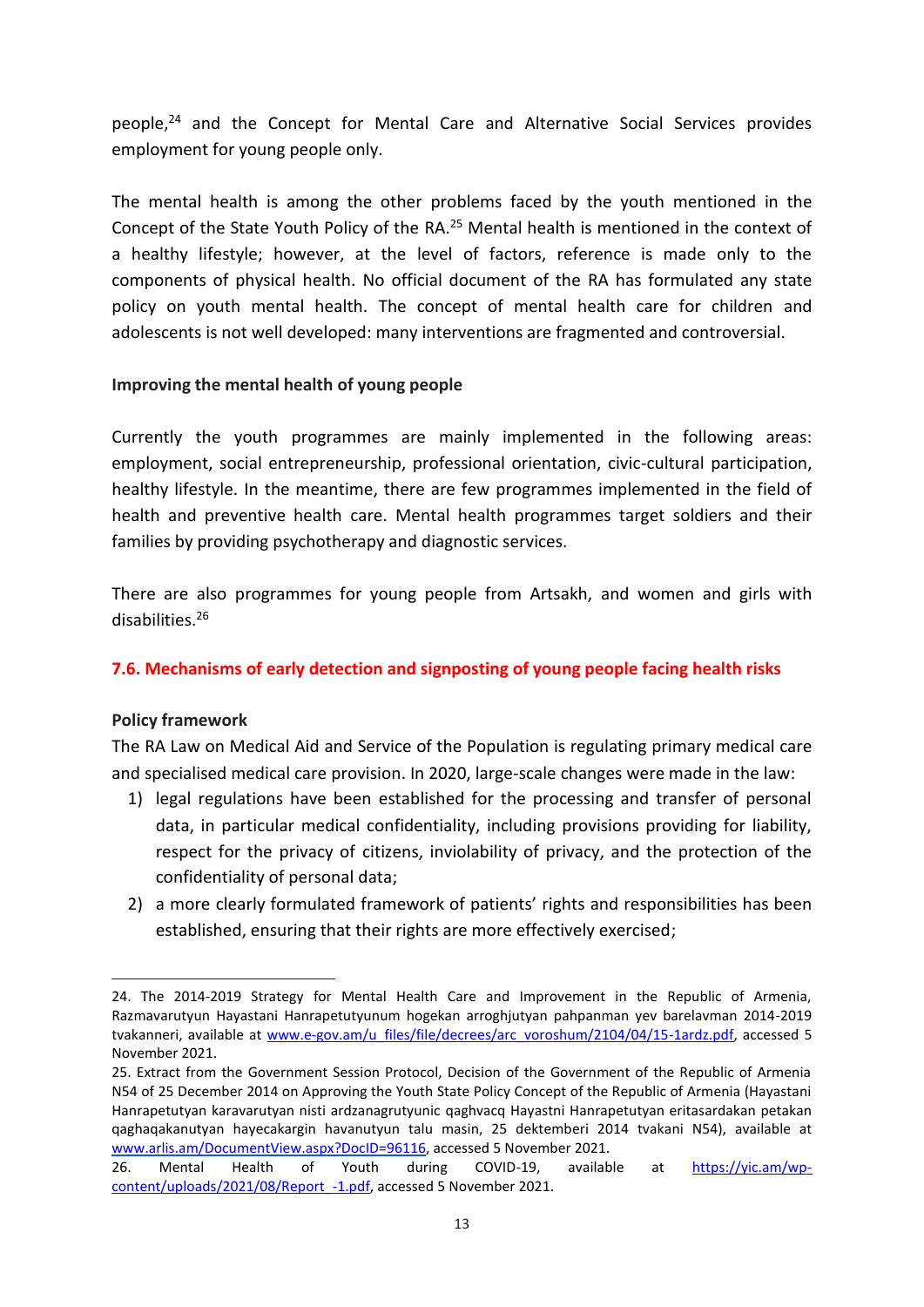- 3) legal bases have been established for the introduction and implementation of the e-health system;
- 4) the peculiarities of the organisation of medical care and services for the victims in case of emergency situations (military, terrorist, etc.) are regulated by law;
- 5) the list of medical examinations has been clarified, the legislative gaps have been filled, the cases of obligatory forensic medical examinations have been defined;
- 6) co-operation relating to the circulation of medical products has been regulated by law; complete legislation in the field of registration, import, circulation, modern institutional structures has been established;
- 7) relations between medical worker and patient, and medical worker and medical worker, have been improved; their regulation is carried out by applying the rules of ethics defined by the legislation; an ethics commission has been established to investigate violations of the rules of ethics of professional activity;
- 8) the types of medical care, service, and telemedicine have been defined; authorising norms have been fixed to define the procedure for its implementation;
- 9) the provision of laboratory activities, the system of the general laboratory network, the functions of the laboratories of each level included in the network, and the requirement of the quality management system and the basic concepts have been defined. 27

According to the 2020 legislative changes to the RA Law on Medical Aid Service, the definition of the following concepts has been included: medical care quality; continuous improvement of the quality of medical care; quality management system and standards, which were not defined by the RA legislation at all until 2020.

In the legislative changes, special attention was paid to the issue relating to the right to informed consent for children and persons with disabilities.

The target programmes implemented by the state in the field of health care in 2021 are:

- 1) ensuring primary health care of the population;
- 2) provision of medical care and service to persons from separate (special) groups of the socially vulnerable population;
- 3) provision of medical care for social and diseases of special significance;
- 4) ensuring the protection of the mother and child;
- 5) ensuring the hygienic epidemiological security of the population.

Within the framework of the state-targeted health programmes, free medical care on preferential conditions guaranteed by the state is provided at the expense of the state

<sup>27.</sup> Law on medical care and service of the population, Bnakchutyan bzhshkakan ognutyan yev spasarkman masin HH orenq, available at [www.arlis.am/documentview.aspx?docID=104958,](../../../../AppData/Local/Microsoft/Windows/INetCache/Content.Outlook/9IFE9BPP/www.arlis.am/documentview.aspx%3fdocID=104958) accessed 8 November 2021.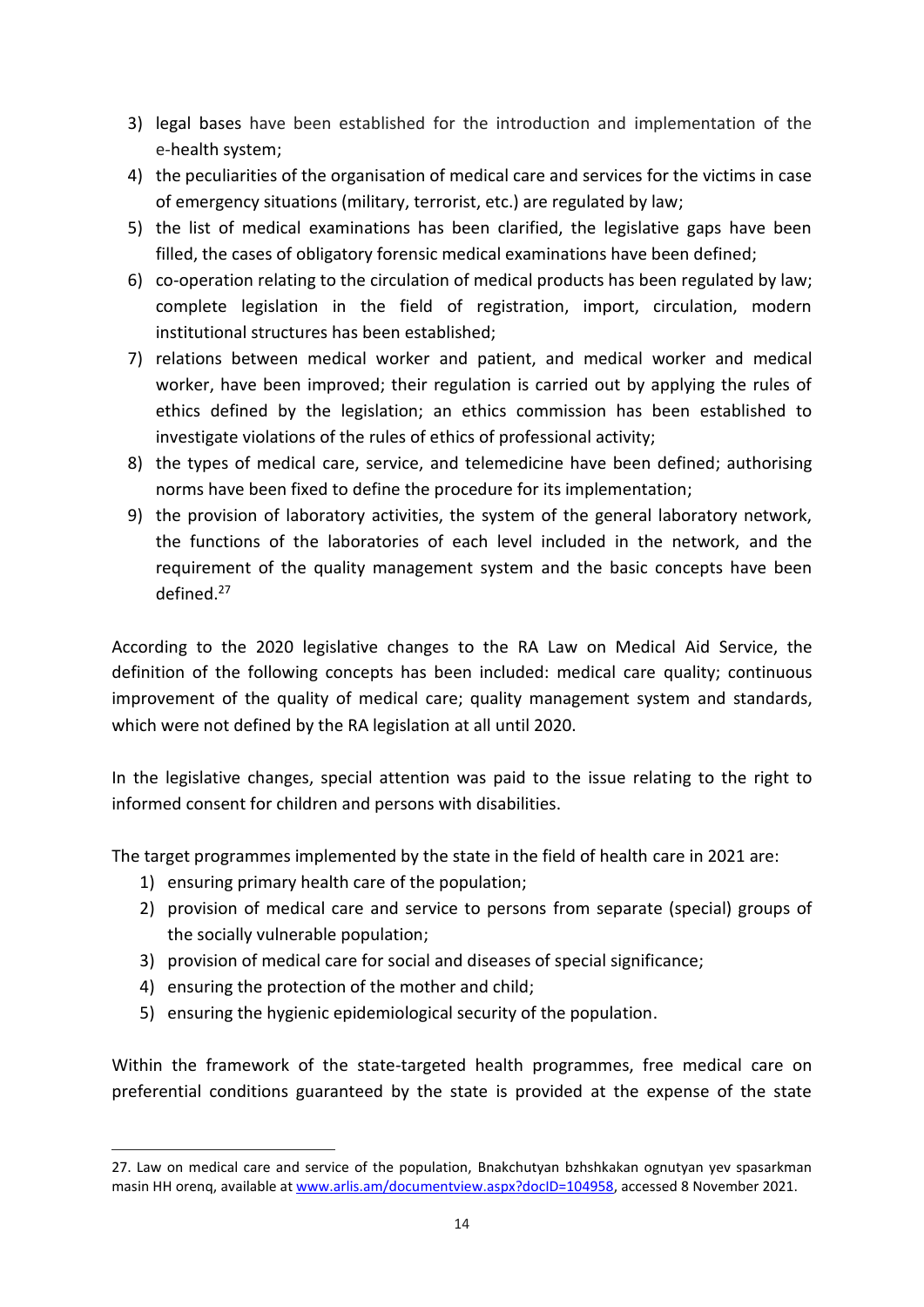budget of the RA in accordance with the procedure established by the Government of the RA.

One of the target programmes is to ensure early detection of social and special significance diseases, prevention, organisation of medical care for patients and continuous monitoring, promotion of knowledge on hygiene among the population in 2021.

Social and special significance diseases are:

- 1) infectious diseases (including tuberculosis, HIV/AIDS, sexually transmitted diseases, other bacterial-viral diseases);
- 2) diseases of the cardiovascular system;
- 3) diseases of the nervous system;
- 4) eye diseases;
- 5) mental disorders;
- 6) malignant neoplasms;
- 7) diabetes;
- 8) alcoholism, drug addiction and poisoning;
- 9) injuries and poisonings;
- 10) recurrent disease. 28

The Law of the RA on Reducing and Preventing the Damage Caused by the use of Tobacco Products and their Substitutes was approved in 2020. It aims to protect present and future generations from the adverse effects of tobacco, tobacco products, tobacco substitutes, the harmful effects of tobacco smoke, their negative impact on the social, economic and environmental spheres, rooting out the use of substitutes as unhealthy and unacceptable behaviour. 29

Free medical assistance and service to children and adolescences (0-18) is guaranteed by the State Standard of Organisation of Child Medical Care and Service.<sup>30</sup>

The following services for children and adolescents are funded by the state:

1) free obstetric services for all pregnant women and neonates including regular checkups, delivery and postnatal care for both mother and child;

<sup>28.</sup> State Health Programmes for 2021, 2021 tvakani arroghjapahakan petakan npatakayin tsragrery, available at www.arlis.am/documentview.aspx?docID=146404, accessed 8 November 2021.

<sup>29.</sup> Law on Reduction and Prevention of Health Damage as a Result of Use of Tobacco Products and their Replacements, Tskhakhotayin Artadratesakneri Yev Drants P'vokharinichneri Ogtagortsman Hetevankov Arroghjutyany Hastsvogh Vnasi Nvazets'man Yev Kankhargelman Masin Orenk, available at [www.arlis.am/DocumentView.aspx?docid=139759](../../../../AppData/Local/Microsoft/Windows/INetCache/Content.Outlook/9IFE9BPP/www.arlis.am/DocumentView.aspx%3fdocid=139759), accessed 5 November 2021.

<sup>30</sup> State Standard of Organization of Child Medical Care and Service, Petutyan koghmits yerashkhavorvats anvchar bzhshkakan ognutyan yev spasarkman shrjanaknerum yerekhaneri bzhshkakan ognutyan yev spasarkman kazmakerpman chapvoroshich, available at [www.arlis.am/documentview.aspx?docid=97376](../../../../AppData/Local/Microsoft/Windows/INetCache/Content.Outlook/9IFE9BPP/www.arlis.am/documentview.aspx%3fdocid=97376), accessed 8 November 2021.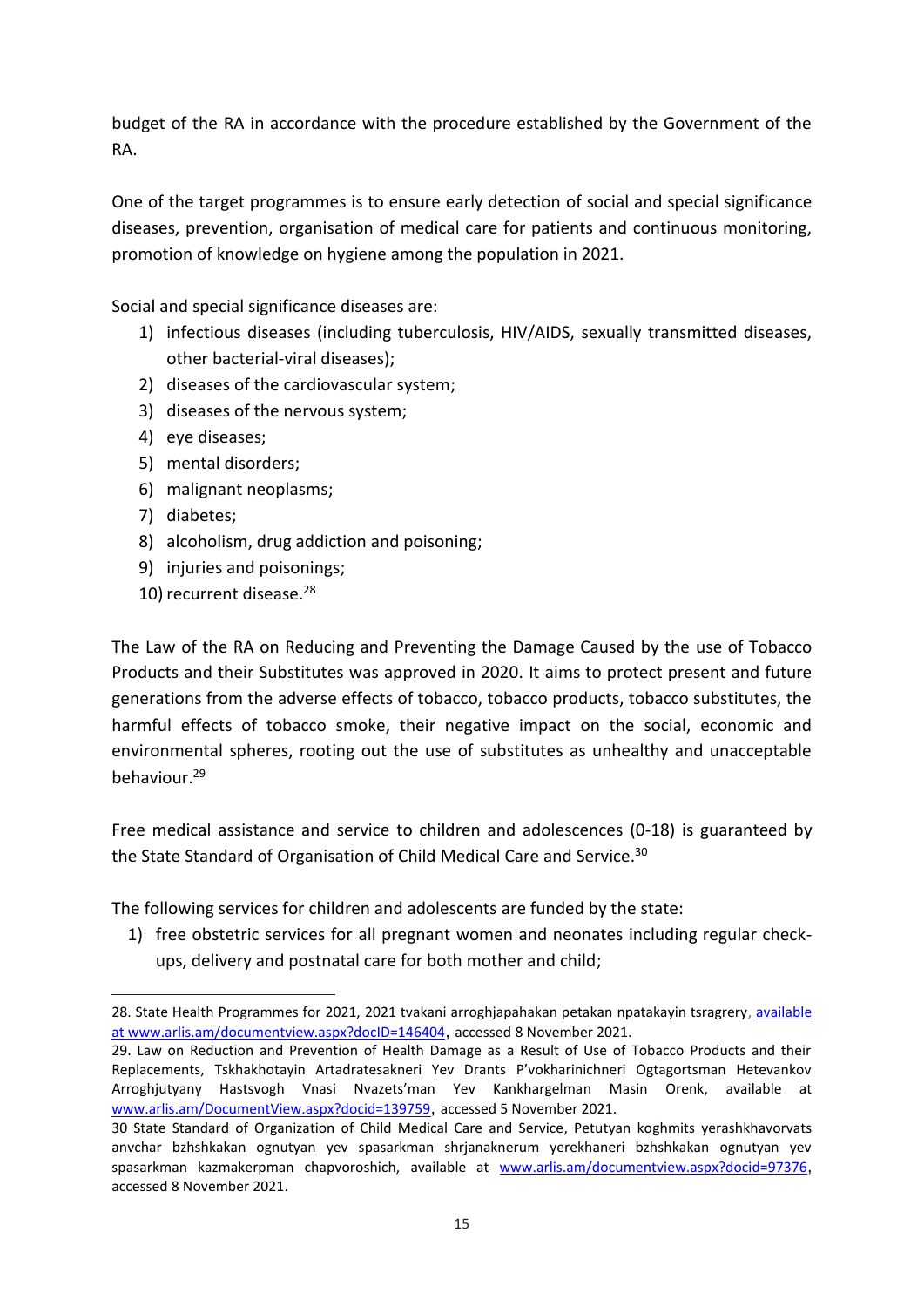- 2) outpatient services for children 0-18 years of age provided by the local polyclinics and ambulatories (where child is "registered") (i.e., regular check-ups at home and/or at facility [6 times during first year of life, twice during second year], vaccinations according to the national immunisation calendar, consultations at outpatient facilities, or home visits for acute diseases). The state provides approximately €15 per child annually for the health facilities;
- 3) some outpatient laboratory and diagnostic services;
- 4) emergency admissions for all children;
- 5) inpatient services for all children 0-7 years of age and for the children of socially vulnerable groups (certified by the government as having low family income) 0-18 years of age;
- 6) some services and medicines for children with chronic health conditions (e.g., diabetes, epilepsy, arthritis) provided by special follow-up national centres (usually these are licensed by the MoH units within large hospitals) or by polyclinics;
- 7) some inpatient and outpatient rehabilitation and recreation services for children with developmental problems/disability (e.g., cerebral palsy, autism); and
- 8) emergency outreach services for providing special assistance to patients from the provinces who need specialised care not available at local level.

## <span id="page-15-0"></span>**7.7. Making health facilities more youth friendly**

The basics of youth-friendly approaches were introduced in 2006 in some health institutions in Armenia.<sup>31</sup> A model of adolescent-friendly health services has been introduced under the support of the World Health Organization, UNICEF, and the United Nations Population Fund. Currently, the project on integration of adolescent health services, school health services, schools, and social services is on track.

The health system of Armenia comprises a network of state-owned, region-owned, and private health facilities. Health services are also under the overall governance of other sectors than the MoH.

Child health care services in Armenia are provided in polyclinic health care (PHC) and hospital facilities. Specialised (secondary-level) outpatient services are currently provided by subspecialists in either the polyclinic or by hospital physicians. Most hospitals provide both inpatient and outpatient services. All PHC services are provided free of charge.

Child public health care services are under the centralised supervision of the MoH. PHC facilities provide health screening and immunisations as well as consultations and identification of communicable diseases among registered children in their districts according to the standards approved by the MoH.

<sup>31.</sup> Child and Adolescent Health in Armenia: Experiences and Learned Lessons, [Sergey Sargsyan, MD, PhD](https://www.jpeds.com/article/S0022-3476(16)30141-X/fulltext) [Yeva Movsesyan, MD, Marina Melkumova, MD, Ara Babloyan, MD, PhD,](https://www.jpeds.com/article/S0022-3476(16)30141-X/fulltext) 2016.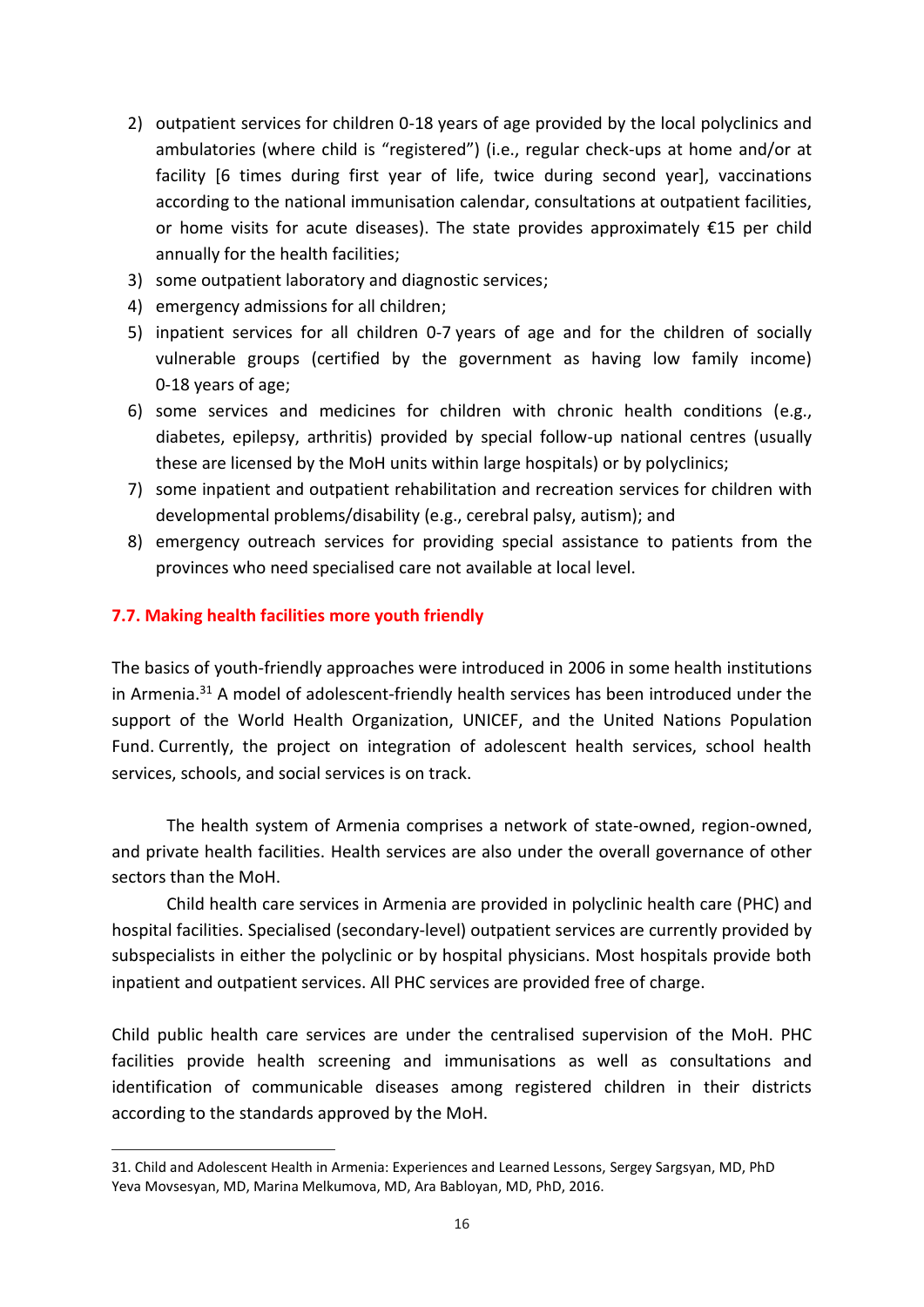Gynaecologists from maternity units work in polyclinics and are responsible for basic screening of pregnant women according to the approved MoH standards. Women from high-risk groups are screened for toxoplasmosis, rubella, cytomegalovirus, and herpes infections. Almost 100% of Armenian children are born in maternity units. All of these units have neonatal services. However, there is a lack of neonatologists in many provinces, and neonatal care is provided by paediatricians who are not always specialists in neonatal intensive care. Neonatal services in maternity hospitals provide neonatal screening for congenital hypothyroidism, phenylketonuria, hearing disability, and hip dislocation under the direct supervision of the specialised centres and the MoH.

According to national regulations, each parent has the right to make a choice of the polyclinic's health care facility and doctor; however, in the majority of cases, the prevailing factor in such a decision is proximity (i.e., patients are served by local facilities and physicians are responsible for their area of residence). The polyclinic's health care staff includes general practitioners (therapeutists) and paediatricians who have a defined population under their care. Particularly, in the case of the paediatrician, the size of the children's (aged 0-18 years) population served varies from 600 to 1 200 depending on such factors as location and availability of paediatricians.

There is currently a problem relating to the physical availability and affordability of health care services. The majority of health care institutions specialising both in outpatient treatment and in inpatient treatment are located in Yerevan and, with a partial volume of service, in several provinces. Therefore, a number of studies show a difference between the levels of availability of health care services in urban and rural residential areas. For instance, a number of RA medical institutions were visited within the framework of the Research on Promoting Sexual and Reproductive Health Rights in Armenia in collaboration with the RA Human Rights Defender's office, as well as the 2015 UNFPA Strengthening Sexual and Reproductive Health Services programme. The research indicated an imbalance between health care services in villages and cities/towns – some services were not available in villages; as a result, women had to travel to the nearest city.<sup>32</sup>

In the last decade, the quality of care for children with chronic disease has significantly improved, particularly because of the development of special units for asthma, diabetes, familial Mediterranean fever and rheumatic diseases. These centres provide direct care as well as clinical guidelines for other care providers.

<sup>32.</sup> National Human Development Report 2018/2019. The Right to a future: Youth that transforms Armenia, Armenia. 2019, available at http://hdr.undp.org/sites/default/files/2019 nhdr armenia.pdf, accessed 9 November 2021.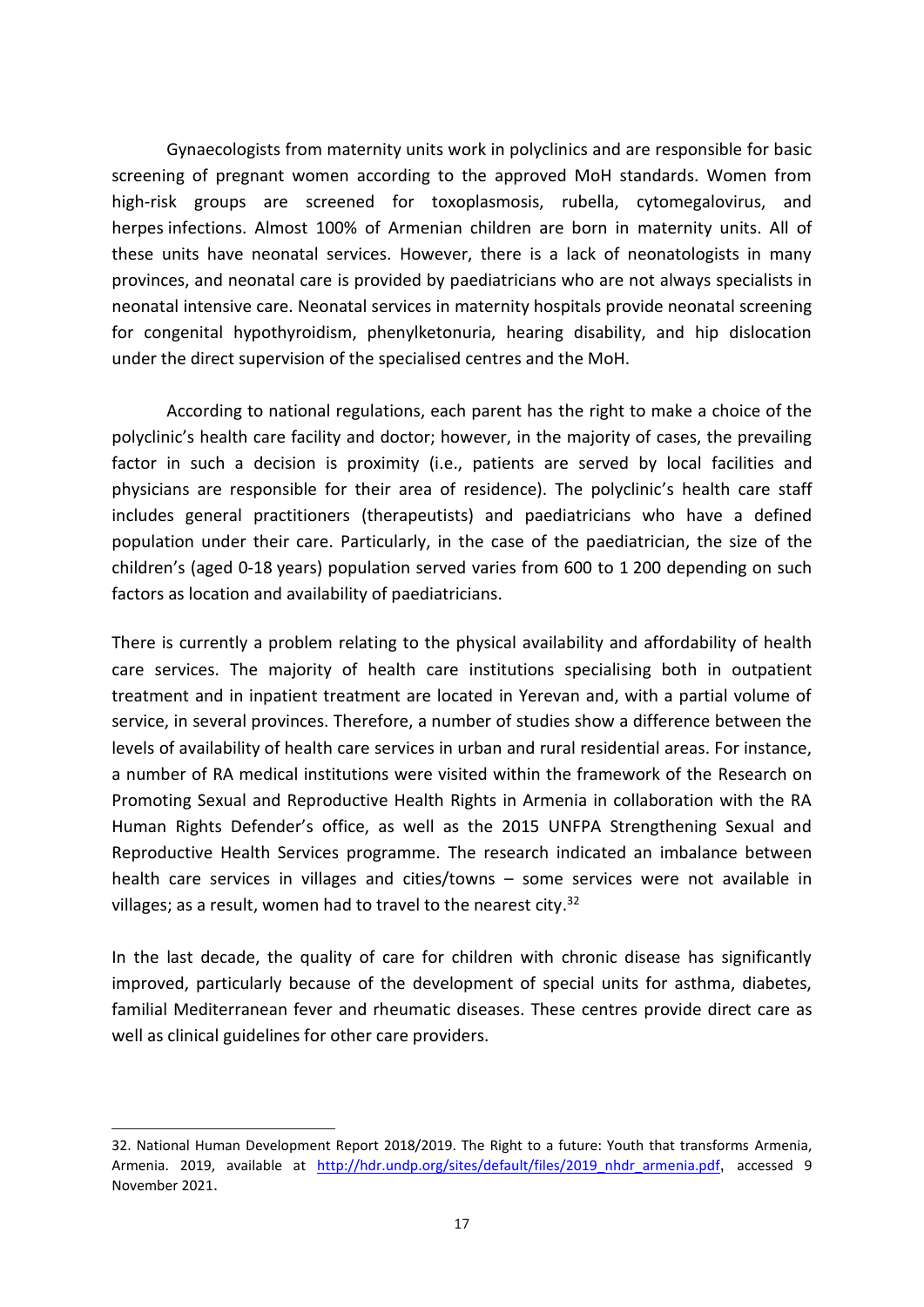An e-health programme in Armenia is currently in the implementation phase. Implementation of the system is proceeding in accordance with programmes approved by the Government of Armenia in [2017-2023,](http://www.gov.am/files/docs/2207.pdf) and [2019.](http://www.gov.am/files/docs/2207.pdf) In Armenia, the concept of e-health was formed in 2010, with the adoption of **[Protocol No. 50](http://www.irtek.am/views/act.aspx?aid=61700)** "Approval of Electronic Information System implementation concept for Healthcare in RA" by the Government of the RA. In the same year, the Ministry of Economy and the Ministry of Health of Armenia signed a memorandum for introduction of the E-health platform in Armenia. The co-ordination and implementation of the project was assigned to ["EKENG"](https://www.ekeng.am/) CJSC.

According to the Protocol [decision N 43](https://www.arlis.am/DocumentView.aspx?DocID=79252) "Implementation of the Electronic Information System in Healthcare system of the RA" approved by the Government of the RA on 25 October 2015, implementation of e-health in Armenia is expected to reach following goals:

- provide complete information about episodes of medical care and services provided, reduce time and money citizens spend on health, diminish malpractice and encourage treatments, researches, appointments;
- reduce public health expenditures due to the access to full up-to-date information. Also, improve quality of health care, ensure transparency, collect accurate statistics and allow medical professionals access to patients' health records at any time it is required;
- optimise health care business processes and costs;
- replace paper prescriptions with e-prescriptions, and consequently enable doctors to send digital prescriptions to any medication distributor (pharmacy), making the process more efficient and convenient. This option will allow control of the accuracy and relevance of performed prescriptions and reduce miscommunication-associated risks;
- allow insurance companies to use information related to calculation and general control of insurance plans.<sup>33</sup>

Now, the [National Electronic Healthcare Operator](https://corporate.armed.am/en/about-us) CJSC operates the electronic health care system in RA.

Not all stages of health care organisation and management, or provision of health services, have yet been digitised. In particular, paper-based medical documents have not yet imputed, not all health care institutions are fully equipped. $34$ 

<sup>33.</sup> Introduction Programme of Joint Electronic Information System in the Sphere of Health of the Republic of Armenia, Hayastani Hanrapetutyan Arroghjapahut'yan Volortum Miasnakan Elektronayin Teghekatvakan Hamakargi Nerdrman Tsragir, available at [www.arlis.am/DocumentView.aspx?DocID=79252,](../../../../AppData/Local/Microsoft/Windows/INetCache/Content.Outlook/9IFE9BPP/www.arlis.am/DocumentView.aspx%3fDocID=79252) accessed 8 November 2021.

<sup>34.</sup> Available at [https://reforms.am/reforms/healthcare/,](https://reforms.am/reforms/healthcare/) accessed 8 November 2021.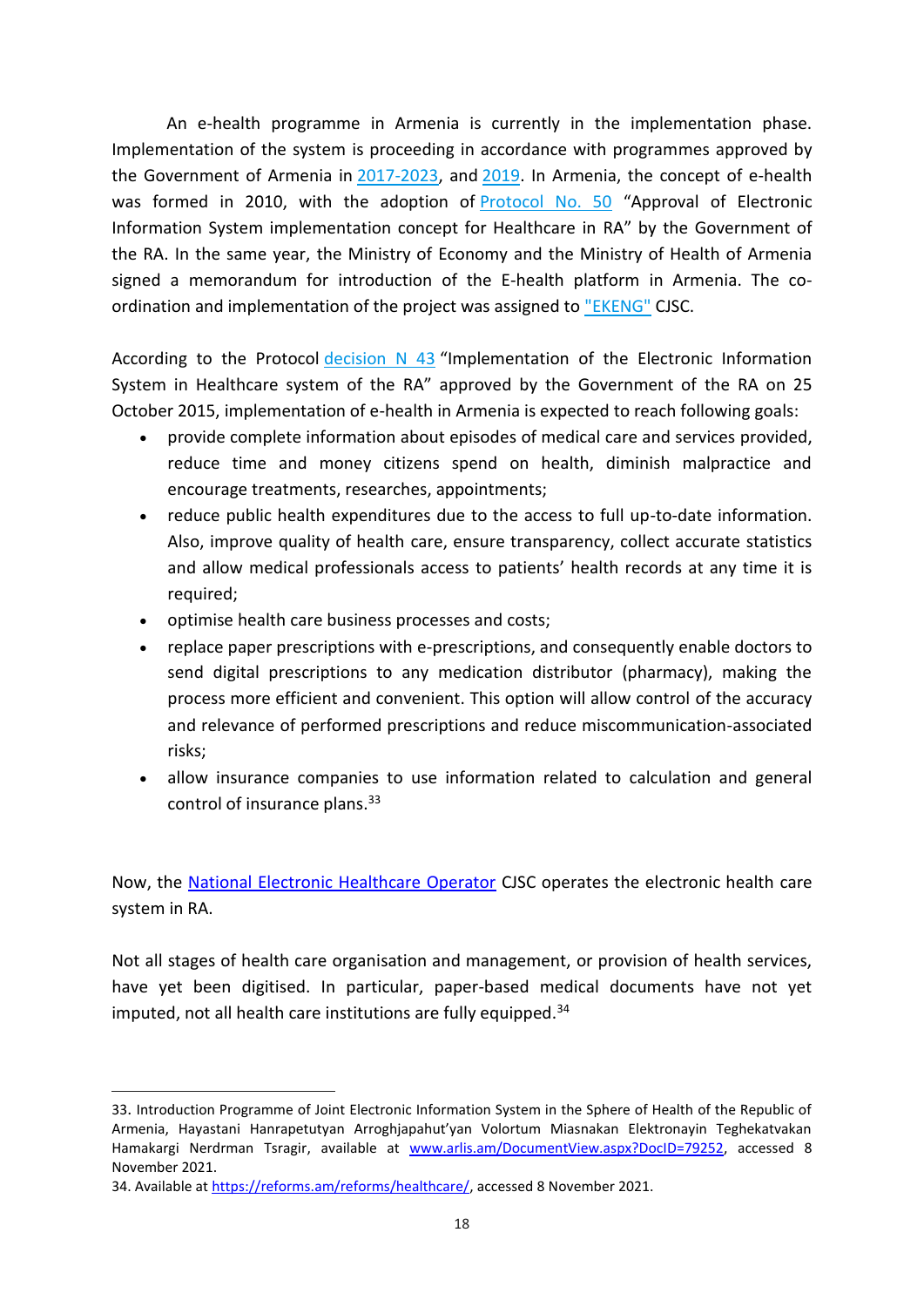## <span id="page-18-0"></span>**7.8. Current debates and reforms**

#### **Ongoing debates**

Since 2019, the Ministry of Education, Science, Culture and Sports of the RA has undertaken works on revision, change, and development of the state standard of general education and syllabus. Among other reforms, "Healthy lifestyle" will be included in the school curricula. The pilot standard of the "Healthy lifestyle" subject was developed for grades 5-11. The following topics are included in the subject:

- nutrition and physical activity;
- growth, development, hygiene;
- safety, danger prevention;
- mental, emotional and social health;
- relationships, gender issues;
- bad habits, behavioural diseases;
- violence, persecution, exploitation;
- sexual and reproductive health.<sup>35</sup>

<sup>35</sup>. The pilot standard of the "Healthy Lifestyle" course and programmes (grades 5-11) for testing in the general education institutions of Tavush region of the Republic of Armenia in the 2021-2022 academic year, available at [https://escs.am/am/news/9231,](https://escs.am/am/news/9231) accessed 9 November 2021.